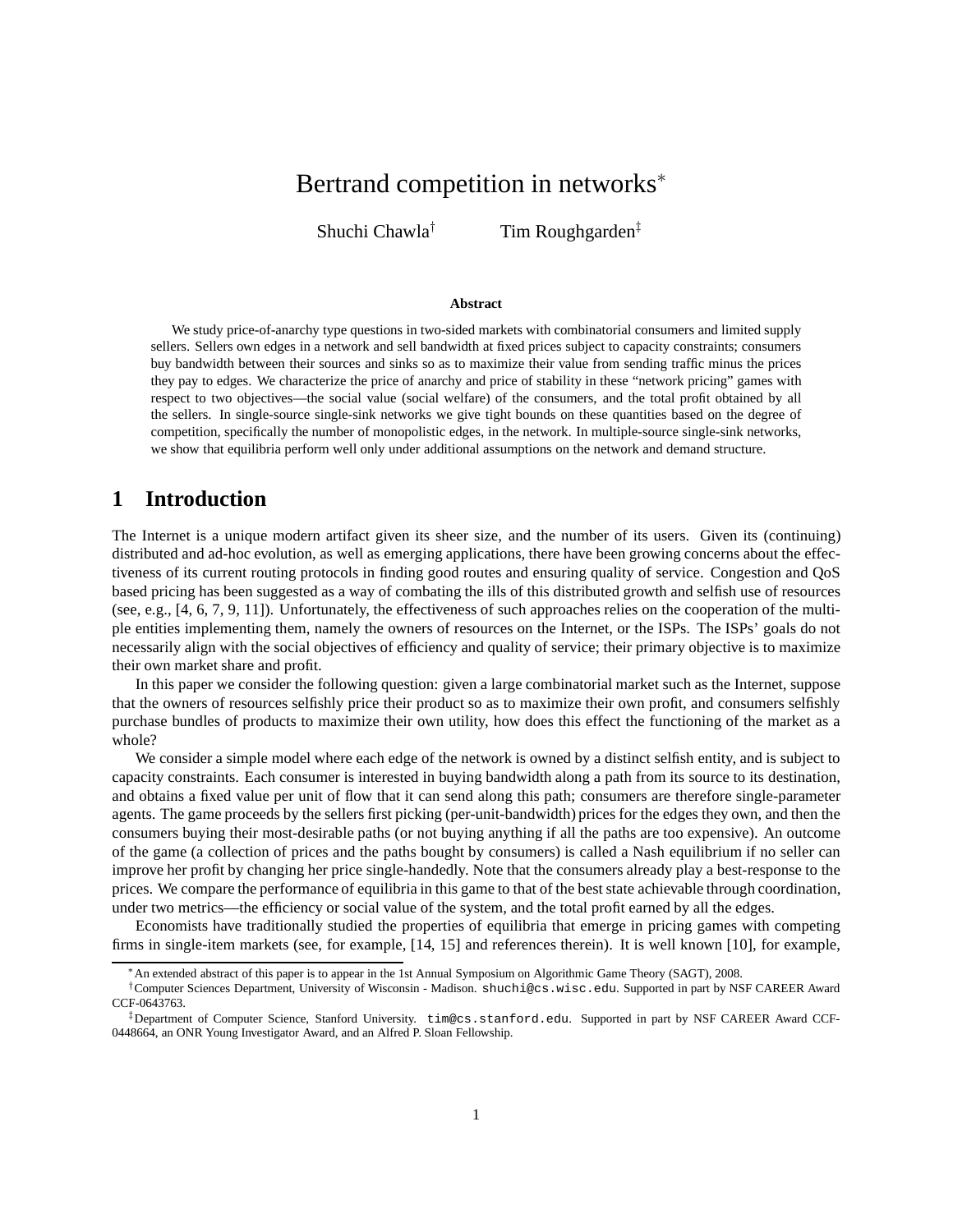that in a single-good free market, oligopolies (two or a few competing firms) lead to a socially-optimal equilibrium<sup>1</sup>. On the other hand, a monopoly can cause a lot of inefficiency in the market by selfishly maximizing its own profit. Fortunately the extent of this inefficiency is bounded by a logarithmic factor in the ratio of the maximum consumer utility to the minimum consumer utility, as well as by a logarithmic factor in the number of consumers.

These classical economic models ignore the combinatorial aspects of network pricing, namely that consumers have different geographic sources and destinations for their traffic, and goods (i.e., edges) are not pure substitutes, but rather are a complex mix of substitutes and complements, as defined by the network topology. So a timely and basic research question is: which properties of standard price equilbrium models carry over to network/combinatorial settings? For example, are equilibria still guaranteed to exist? Are equilibria fully efficient? Does the answer depend in an interesting way on the network/demand structure?

The network model captures the classical single-item setting in the form of a single-source single-sink network with a single edge (modeling a monopoly), or multiple parallel edges (modeling an oligopoly). In addition, we investigate these questions in general single-source single-sink networks, as well as multiple-source single-sink networks. Our work can we viewed as a non-trivial first step toward understanding price competition in general combinatorial markets.

#### **Our results**

We study the price of anarchy, or the ratio of the performance of the worst Nash equilibrium to that of an optimal state, for the network pricing game with respect to social value and profit. We give matching upper and lower bounds, as a function of the degree of competition in the network, and the ratio  $\mathcal L$  of the maximum and minimum customer valuations. For instances with a high price of anarchy, a natural question is whether there exist any good equilibria for the instance. We provide a negative answer in most such cases, giving strong lower bounds on the price of stability, which quantifies the ratio of the performance of the *best* Nash equilibrium for the instance to that of an optimal solution.

For single-source single-sink networks, we provide tight upper and lower bounds on the prices of anarchy and stability (see Section 3). Although in a network with a single monopolistic edge, these quantities are  $O(\log \mathcal{L})$  for social value, both become worse as the number of monopolies increases. The price of stability, for example, increases exponentially with the number k of monopolies, as  $\Theta(\mathcal{L}^{k-1})$  for  $k>1$ . The equilibrium prices in these instances are closely related to the min-cut structure of the instances.

With respect to profit, as is expected, networks that contain no monopolies display a large price of anarchy and stability because competition hurts the profits of all the firms, while networks with a single monopoly perform very well. One may suspect that as competition decreases further (the number of monopolies gets larger), collective profit improves. We show instead that the price of stability for profit also increases exponentially with the number of monopolies.

In multiple-source single-sink networks, the behavior of Nash equilibria changes considerably (see Section 4). In particular, equilibria do not always exist even in very simple directed acyclic networks. When they do exist, some instances display a high price of stability (polynomial in  $\mathcal{L}$ ) despite strong competition in the network. In addition to the presence of monopolies, we identify other properties of instances that cause such poor behavior: (1) an uneven distribution of demand across different sources, and (2) congested subnetworks (congestion in one part of the network can get "carried over" to a different part of the network in the form of high prices due to the selfishness of the edges). We show that in a certain class of directed acyclic networks with no monopolies, in which equilibria are guaranteed to exist, the absence of the above two conditions leads to good equilibria. Specifically, the price of stability for social value in such networks is at most  $1/\alpha$  where  $\alpha$  is the sparsity of the network. Once again, we use the sparse-cut structure of the network to explicitly construct good equilibria.

<sup>&</sup>lt;sup>1</sup>To be precise, there are two models of competition in an oligopolistic market—Bertrand competition, where the firms compete on prices, and Cournot competition, where they compete on quantity. The former always leads to a socially-optimal equilibrium; the latter may not. In this paper we will focus on the Bertrand model. See Section 5 for a brief discussion of the Cournot model.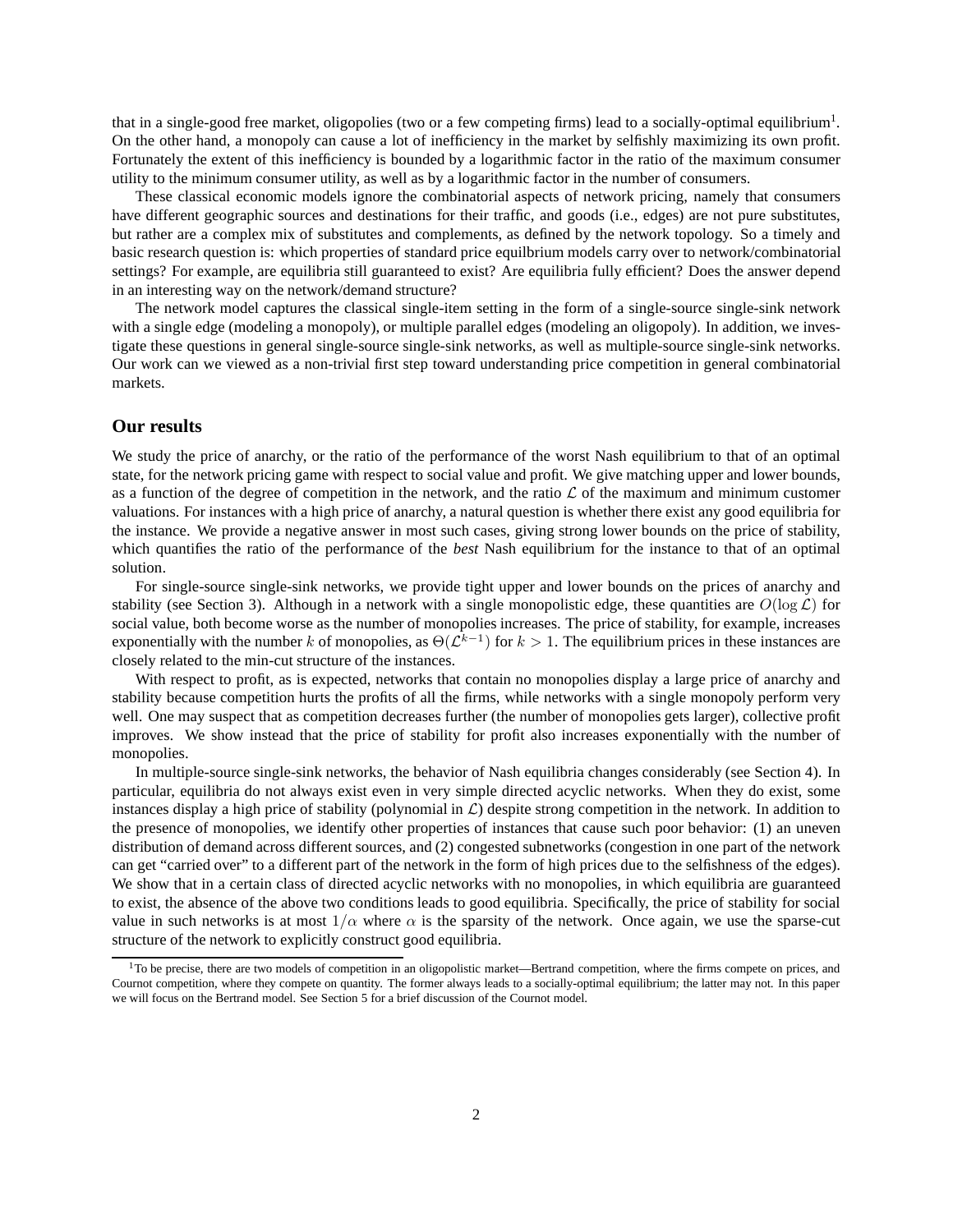#### **Related work**

The literature on quantifying the inefficiency of equilibria is too large to survey here; see [13] and the references therein for an introduction.

Recently, several researchers have studied the existence and inefficiency of equilibria in network pricing models where consumers face congestion costs from other traffic sharing the same bandwidth [8, 1, 2, 12, 16]. As in this paper, all of these other works consider network pricing games in which consumers are interested in routing their demands over paths in a network, edges of which are owned by selfish sellers. The routing cost faced by each consumer has two components: the price charged by each edge on the path, and the latency faced by the consumer's flow owing to congestion on the path. In addition to selfish pricing, this congestion-based externality among consumers leads to highly inefficient outcomes even in very simple networks (such as single-source single-sink series-parallel networks [2]). The cost model considered by us is a special case of this latency-based cost function, in which the latency faced by a flow is 0 as long as all capacity constraints along the path are satisfied, and  $\infty$  otherwise. Furthermore, in our model, latency (congestion) costs are paid by edges, rather than by consumers, and therefore force the edges to raise their prices just enough for the capacity constraints to be met. Owing to the generality of the latency functions they consider, these other papers study extremely simple network models. Acemoglu and Ozdaglar [1, 2], for example, assume that all consumers are identical, and have unbounded values (i.e. they simply minimize their total routing cost). They analyze the game in single-source single-sink networks with parallel links. (Some of their results also extend to single-source single-sink series-parallel networks.) Likewise, Hayrapetyan et al. [8] consider single-source single-sink networks with parallel links, but in addition allow different values for different consumers. In contrast, we consider general single-source single-sink as well as multiple-source single-sink topologies with the simpler capacity-based cost model. In effect, our work isolates the impact of selfish pricing on the efficiency of the network in the absence of congestion effects. Although capacity constraints in our model mimic some congestion effects, we see interesting behavior even in the absence of capacity constraints when the market contains monopolies. The instances we consider display a large range of behavior in the performance of equilibria, depending on the network and demand structure.

Another recent work closely related to ours is a network formation model introduced by Anshelevich et al. [3] in which neighboring agents form bilateral agreements to both buy and sell bandwidth simultaneously. The game studied by Anshelevich et al. can be thought of as a meta-level game played by agents when they first enter the network and install capacities based on anticipated demand. Then, once the network is formed, a different game is played between the agents owning edges and consumers. This second game is the one that we analyze. Furthermore, in the model considered by Anshelevich et al. there are no latencies or capacity constraints, instead there is a fixed cost for routing each additional unit of flow.

#### **2 Model & notation**

A network pricing game (NPG) is characterized by a directed graph  $G = (V, E)$  with edge capacities  $\{c_e\}_{e \in E}$ , and a set of users (traffic matrix) endowed with values. Each edge is owned by a distinct ISP. (Many of our results can be easily extended to the case where a single ISP owns multiple edges.) The value associated with each chunk of traffic represents the *per-unit monetary value* that the owner of that chunk obtains upon sending this traffic from its source to its destination. User values are represented in the form of *demand curves*<sup>2</sup>,  $\mathcal{D}_{(s,t)}$ , for every source-destination pair  $(s, t)$ , where for every  $\ell$ ,  $\mathcal{D}_{(s,t)}(\ell)$  represents the amount of traffic with value at least  $\ell$ . When the network has a single source-sink pair, we drop the subscript  $(s, t)$ . We use D to denote the "demand suite", or the collection of these demand curves, one for each source-sink pair. Without loss of generality, the minimum value is 1, that is,  $\mathcal{D}_{(s,t)}(1) = \mathbf{F}_{s,t}^{\text{tot}}$ , the total flow between s and t, for all pairs  $(s, t)$ , and we use L to denote the maximum value— $\mathcal{L} = \sup\{ \ell | \mathcal{D}_{(s,t)}(\ell) > 0 \}.$ 

We extend the classic Bertrand model of competition to network pricing. The NPG has two stages. In the first stage, each ISP (edge) e picks a price  $\pi_e$ . In the second stage each user picks paths between its source and destination to send its traffic. We assume that users can split their traffic into infinitesimally small chunks, and spread it across multiple paths, or send fractional amounts of traffic. Each user picks paths to maximize her utility,  $u = v - \min_P \sum_{e \in P} \pi_e$ , where the minimum is over all paths  $P$  from the user's source to its destination, and  $v$  is its value (or sends no flow if the minimum total price is larger than its value v). This selection of paths determines the amount of traffic  $f_e$  on each

 $2$ We aggregate these curves over all users with the same source and destination pairs.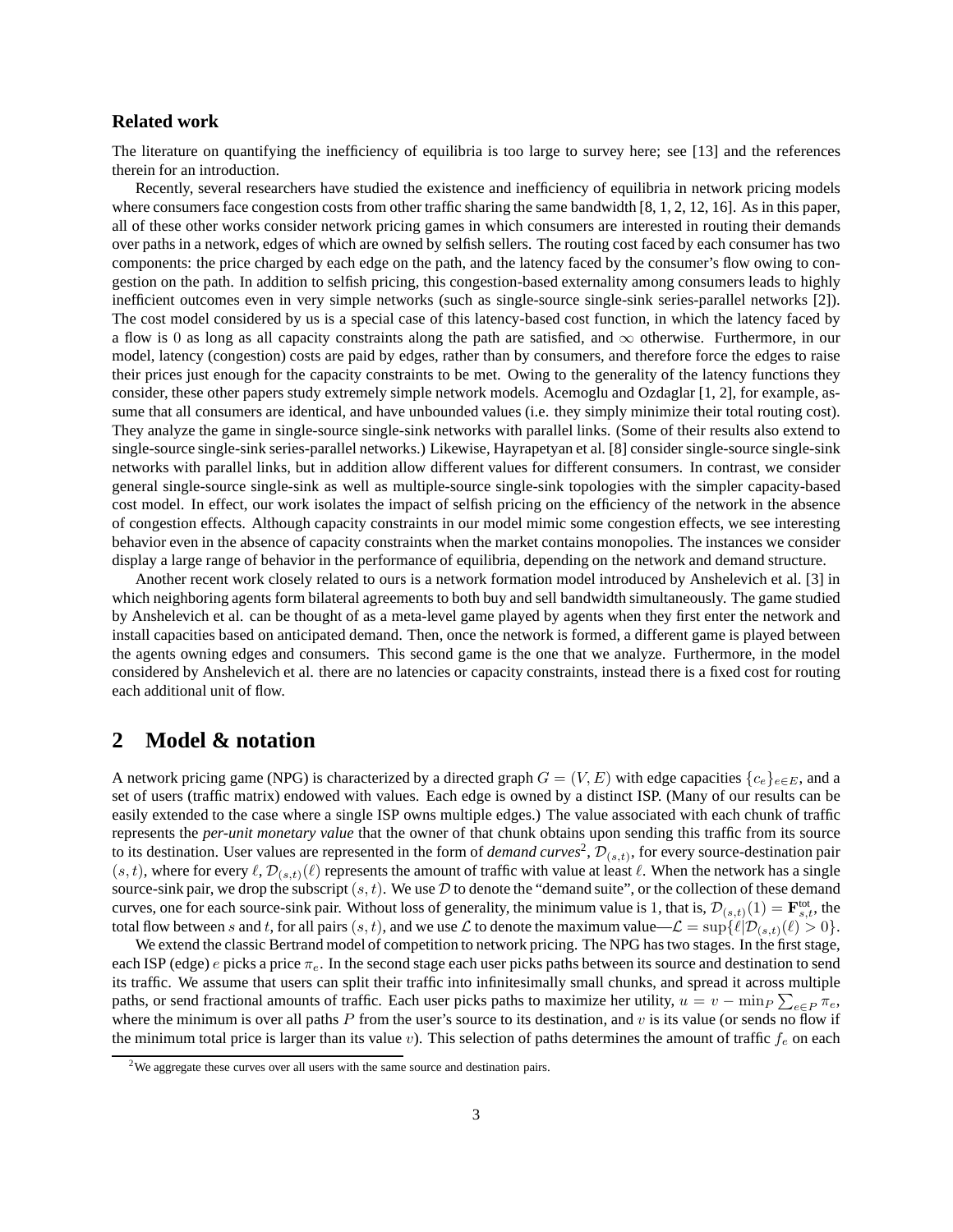edge. ISP e's utility is given by  $f_e \pi_e$  if  $f_e \leq c_e$ , and  $-\infty$  otherwise. ISPs are selfish and set prices to maximize their utility. (We briefly discuss an alternate model of ISP behavior in Section 5 based on the classic Cournot competition.)

A given state in a game (in this case consisting of a set of prices and traffic pattern) is called a Nash equilibrium if no agent wants to deviate from it unilaterally so as to improve its own utility. In a multi-stage game, the relevant concept is that of a *subgame-perfect Nash equilibrium*, where, given any first stage strategies, the second stage strategies form a Nash equilibrium. In the NPG, users are price-takers, that is, they merely follow a best response to the prices set by ISPs, and the responses of different users are decoupled from each other. Therefore, given the first stage strategies, the second stage strategies always form a Nash equilibrium, and the dynamics of the system is determined primarily by the first stage game.

Note that by sending fractional flow, or splitting their traffic across multiple paths, users effectively mimick randomized strategies. ISPs, on the other hand, always pick a deterministic strategy (committing to a fixed price). Therefore, (pure strategy) equilibria do not always exist in these games (indeed in Section 4 we present an example where there are no pure strategy equilibria). Nevertheless we identify some cases in which equilibria do exist, and characterize their performance in those cases.

Note also that if the flow  $f$  resulting from the users' strategies in the second part of the game is such that the capacity constraint on an edge  $e$  is violated, users using that edge still obtain their value from routing their flow, while the edge  $e$  incurs a large penalty. Intuitively, the edge  $e$  is forced to compensate those users that are denied service due to capacity constraints, for not honoring its commitment to serve them at its declared price. This situation of course does not arise at an equilibrium – any edge with a violated capacity can improve its profit by increasing the price charged by it.

We evaluate the Nash equilibria of these games with respect to two objectives—social value and profit. The social value of a state S of the network,  $\text{Val}(S)$  is defined to be the total utility of all the agents in the system, specifically, the total value obtained by all the users, minus the prices paid by the users, plus the profits (prices) earned by all the ISPs. Since prices are endogenous to the game, this is equivalent to the total value obtained by all the users, and we will use this latter expression to evaluate it throughout the paper. The worst such value over all Nash equilibria is captured by the price of anarchy: the price of anarchy of the NPG with respect to social value,  $POA<sub>Val</sub>$ , is defined to be the minimum over all Nash equilibria  $S \in \mathcal{N}$  of the ratio of the social value of the equilibrium to the optimal achievable value Val<sup>\*</sup>:

$$
\mathbf{POA}_{\mathbf{Val}}(G, \mathcal{D}) = \frac{\min_{S \in \mathcal{N}(G, \mathcal{D})} \mathbf{Val}(S)}{\mathbf{Val}^*}
$$

Here, Val<sup>∗</sup> is the maximum total value achievable while satisfying all the capacity constraints in the network (this can be computed by a simple flow LP). Likewise,  $POA<sub>Pro</sub>$  denotes the price of anarchy with respect to profit:

$$
\mathbf{POA}_{\mathbf{Pro}}(G,\mathcal{D})=\frac{\min_{S\in\mathcal{N}(G,\mathcal{D})}\mathbf{Pro}(S)}{\mathbf{Pro}^*}
$$

Here  $\text{Pro}(S)$  is the total utility obtained by all the ISPs, or alternately the total payment made by all users. The optimal profit achievable Pro<sup>∗</sup> is defined to be the maximum profit over all states in which users are in equilibrium, and capacity constraints are satisfied.

In instances with a large price of anarchy, we also study the performance of the best Nash equilibria and provide lower bounds for it. The price of stability of a game is defined to be the *maximum* over all Nash equilbria in the game of the ratio of the value of the equilibrium to the optimal achievable value. We use  $\mathrm{POS}_{\mathrm{Va}}$  and  $\mathrm{POS}_{\mathrm{Pro}}$  to denote the price of stability with respect to social value and profit respectively.

#### **3 The network pricing game in single-source single-sink networks**

In this section we study the network pricing game in single commodity networks, that is, instances in which every customer has the same source and sink. As the single-item case suggests, the equilibrium behavior of the NPG depends on whether or not there is competition in the network. However, the extent of competition, specifically the number of monopolies, also plays an important role. In the context of a network (or a general combinatorial market), an edge monopolizes over a consumer if *all* the paths (bundles of items) desired by the customer contain the edge.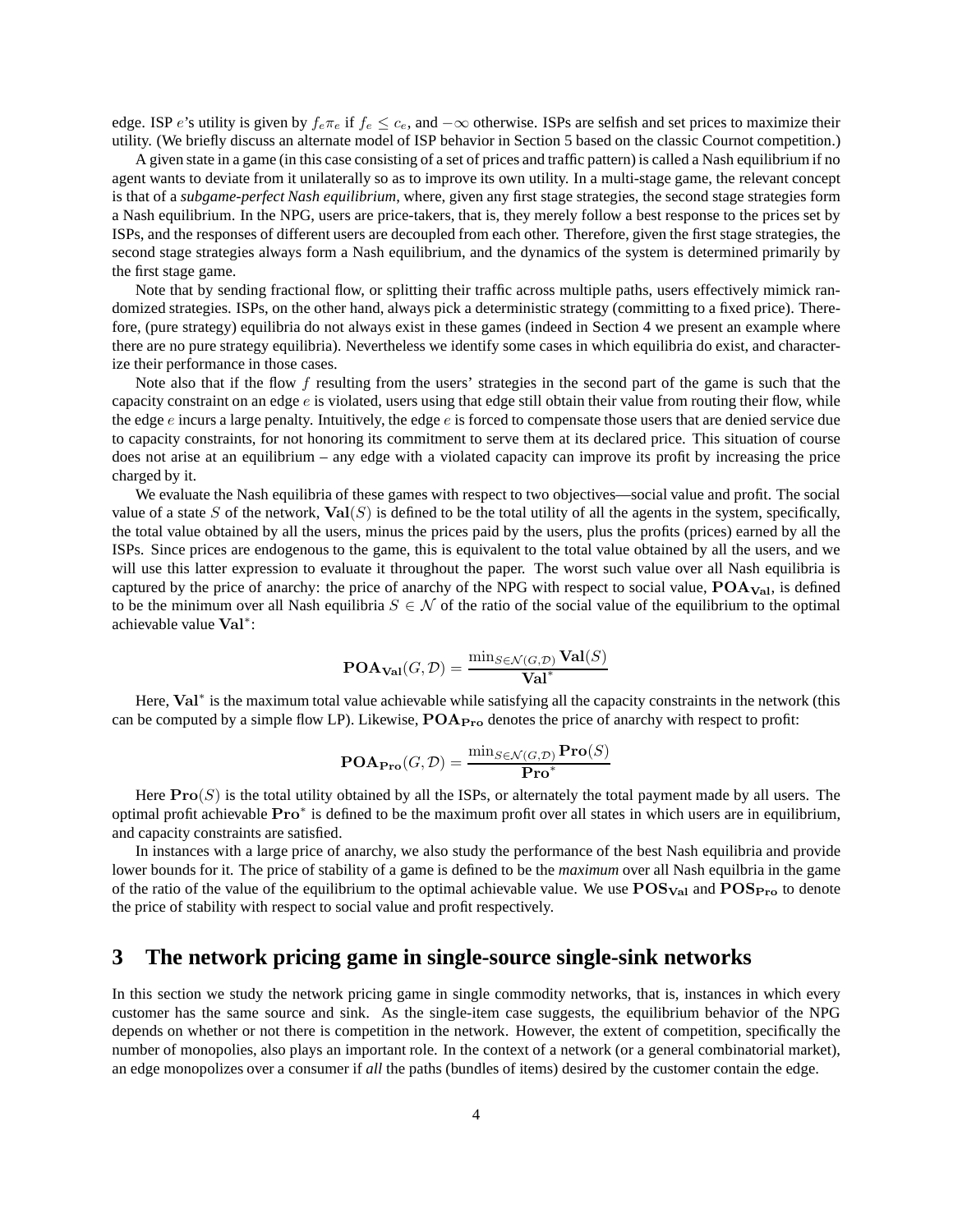**Definition 1** *An edge in a given network is called a monopoly if its removal causes the source of a commodity to be disconnected from its sink.*

**No monopoly.** In the absence of monopolies, the behavior of the network is analogous to competition in single-item markets. Specifically, competition drives down prices and enables higher usage of the network, thereby obtaining good social value but poor profit.

**Theorem 1** In a single commodity network with no monopolies,  $\text{POA}_{\text{Val}} = 1$ . Furthermore, there exist instances *with*  $\mathbf{POS}_{\mathbf{Pro}} = \Theta(\mathcal{L})$ *.* 

*Proof:* We first note that an equilibrium supporting the optimal flow (w.r.t. social value) always exists: consider an optimal flow of amount, say, f in the network; let  $p = D^{-1}(f)$  if the flow saturates the network, and 0 otherwise; take an arbitrary distribution over min-cuts in the network, and "distribute" this price over the min-cuts; in particular, the price on any edge is p times the probability that  $e$  is in the min-cut. We claim that these prices, along with the flow f form an equilibrium. Note that customers play a best-response—each unit of flow admitted pays a total price of  $p$ regardless of the path it takes from the source to the destination, and a chunk of flow is admitted if and only if it has value at least  $p$ . On the other hand, edges cannot improve their profits by increasing prices unilaterally, because their customers can switch to a different cheaper path. Finally, edges with non-zero prices are saturated, and cannot gain customers by lowering their price.

For a bound on the price of anarchy, consider any equilibrium in the given instance, and suppose that the network is not saturated. If all the traffic is admitted, then  $\text{POA}_{\text{Val}} = 1$ . Otherwise, there exists an unsaturated edge with non-zero price that is not carrying all of the admitted flow (if there exists a zero-price unsaturated path, then some users are playing suboptimally). Let the edge be  $e$ . Then there is a source-sink path  $P$  in the graph carrying flow that doesn't contain the edge  $e$ . Note that all flow carrying paths charge an equal total price. Edge  $e$  can therefore improve its profit by lowering its price infinitesimally and grabbing some of the flow on path  $P$  which is not among the cheapest paths any more. This contradicts the fact that the network is in equilibrium.

For the second part of the theorem, we consider a network with unbounded capacity, and assume without loss of generality that  $\mathbf{F}_{s,t}^{\text{tot}} = 1$ . Our argument above (that  $\mathbf{POA}_{\text{Val}} = 1$ ) implies that in any equilibrium all the traffic is admitted. Therefore the price charged to each user is at most 1 (the minimum value), and at equilibrium, the total profit of the network is 1. On the other hand, suppose that all but an infinitessimal fraction of the users have value  $\mathcal{L}$ , then a solution admitting only the high-value set of users (and charging a price of  $\mathcal L$  to each user) has net profit almost L.

**Single monopoly.** As the following theorem shows, the best-case and worst-case performance of single monopoly networks is identical to that of single-link networks.

**Theorem 2** In a single commodity network with a single monopoly,  $\mathbf{POA}_{\mathbf{Val}} = O(\log \mathcal{L})$  and  $\mathbf{POA}_{\mathbf{Pro}} = 1$ . *Furthermore, there are instances for which*  $\text{POS}_{\text{Val}} = \Theta(\log \mathcal{L})$ *.* 

*Proof:* We prove the second part of the theorem first. This follows by simply considering the  $1/x$  demand curve from 1 to  $\mathcal L$  in a single link unbounded capacity network. The single link then behaves like a single-item monopolist, and without loss of generality charges a price of  $\mathcal{L}$ , resulting in a social value of 1. Adding an infinitesimal point mass in the demand curve at  $\mathcal L$  breaks ties among prices and ensures that this is the only equilibrium. The optimal social value, on the other hand, is the total value of all users  $\int_1^{\mathcal{L}} 1/x dx = \log \mathcal{L}$ .

For the first part of the theorem, we first note that in a single-link network (i.e. a single-item market), the above example is essentially the worst. Specifically, if at equilibrium an  $x$  amount of flow is admitted, and each user pays a price of p, then for each value  $q < p$ ,  $\mathcal{D}_{(s,t)}(q) \leq px/q$ . Therefore, the total value foregone from not routing flow with value less than p is at most  $\int_1^p (px/q - x) dq < px \log p < px \log \mathcal{L}$ . With respect to profit, a single-link network is optimal by definition.

Now consider any equilibrium in a general single-commodity single-monopoly network. Suppose that in the equilibrium the network has non-zero residual capacity. Then using an argument analogous to the proof of theorem 1,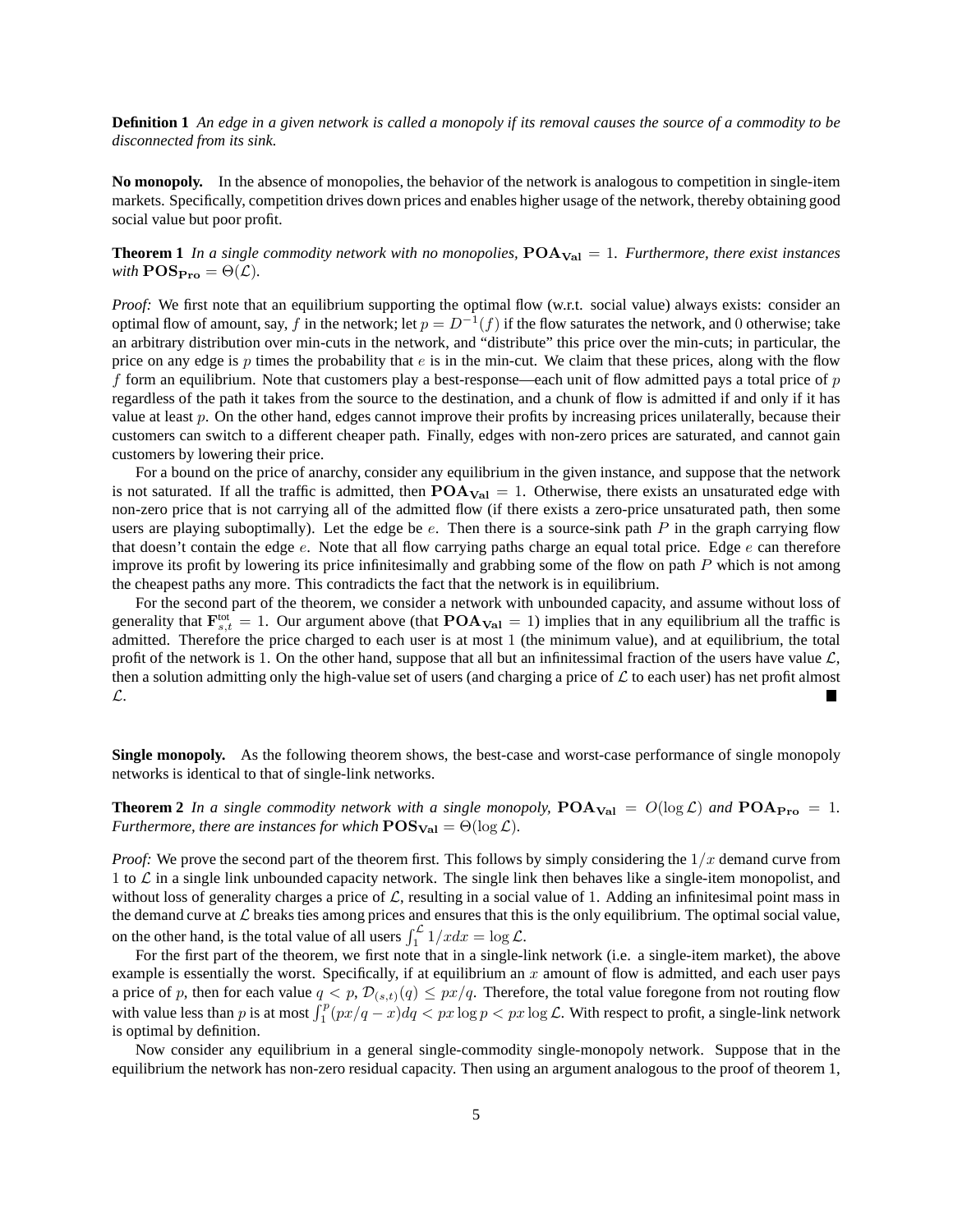we can argue that any non-monopoly edge in the network must have a price of 0. The sole monopoly in the network then behaves like a single-link network and obtains optimal profit, as well as a social value that is at least an  $O(\log \mathcal{L})$ fraction of the optimal value.

Finally, suppose that at equilibrium the network is saturated. Then it is obvious that the social value of the network is equal to the optimal social value. To conclude, we argue that the network also achieves optimal profit at this equilibrium. In particular, we prove that any flow achieving optimal profit saturates the network, so the total price paid by each user in the two states must be equal. Let  $f$  be the amount of flow admitted at equilibrium, and suppose that each admitted user in this flow pays an  $m$  amount of money to non-monopoly edges. (Note that this amount is the same for all admitted users.) Then, since the sole monopoly in the network has no incentive to deviate, it must be the case that  $f = \text{argmax}_g g(D^{-1}(g) - m)$ . Now suppose for the sake of contradiction that the amount of flow at a profit-optimal solution is  $f' < f$ , that is,  $f' = \text{argmax}_g g D^{-1}(g)$ . Then,  $f(D^{-1}(f) - m) \ge f'(D^{-1}(f') - m)$  $f'D^{-1}(f') - fm \ge f(D^{-1}(f) - m)$  which leads to a contradiction. П

**Multiple monopolies.** The performance of the game with multiple monopolies degrades significantly. We first show that the price of anarchy can be unbounded even with 2 monopolies. The next lemma shows that the best Nash equilibrium behaves slightly better but is still a polynomial factor worse than an optimal solution.

**Theorem 3** *For every* B*, there exists a single-source single-sink instance of the NPG containing* 2 *monopolies, with*  $\mathcal{L} = 2$ *, and*  $\text{POA}_{\text{Val}}$ ,  $\text{POA}_{\text{Pro}} = \Omega(B)$ *.* 

*Proof:* We construct the instance as follows. The network consists of three nodes  $s, v$  and  $t$ , and two edges  $(s, v)$  and  $(v, t)$ , both with a capacity of 1 each. All customers want to route their traffic from s to t. The demand curve D is given by  $D(\ell) = 0$  for  $\ell > 2$ ,  $D(\ell) = 1/B$  for  $\ell \in (1, 2]$  and  $D(\ell) = 1$  for  $\ell \le 1$ . Then, we claim that  $\pi_e = 1$  for each of the edges is an equilibrium. This is because in order to get more customers, unilaterally any edge would have to decrease its price to 0. Furthermore, there is no incentive to unilaterally increase price because then no customers would route their flow. The social value and profit of this equilibrium are both  $2/B$ , whereas the optimal social value (with  $\pi_e = 1/2$  for both the edges) is  $1 + 1/B$  and the optimal profit is 1. a l

**Theorem 4** *There exists a family of single-commodity instances of NPG with*  $\text{POS}_{\text{Val}}$ ,  $\text{POS}_{\text{Pro}} = \Omega(\mathcal{L}^{k-1})$ , where k is the nunmber of monopolies. Moreover, in all single-commodity graphs with  $k > 1$  monopolies,  $\bf{POS}_{\text{Val}}$ ,  $\bf{POS}_{\text{Pro}} =$  $O(\mathcal{L}^{k-1}).$ 

*Proof:* For the first part of the theorem, we consider a graph containing a single source-sink path with k edges and unbounded capacities. There are n users, each endowed with a unit flow. The *i*th user has value  $v_i$  with  $v_i$  recursively defined:  $v_1 = 2$ ,  $v_2 = (1 - \frac{1}{n})\frac{2k}{2k+1}$ ,  $v_{i+1} = (1 - \frac{1}{n})\frac{ik}{ik+1}v_i$  for  $i \in [3, n]$ . (That is,  $v_{i+1} = (1 - \frac{1}{n})^i \prod_{j \leq i} \frac{kj}{k_j+1}$  for  $i > 1$ .) We first claim that this network contains a single equilibrium  $v_1/k = 2/k$ , and will then prove that this is a poor equilibrium.

To prove the claim, first note that  $\pi_e = 2/k$  is indeed an equilibrium: no edge can gain for raising its price (it would lose all its flow in doing so), and  $v_i < (k-1)\pi_e$  for  $i, k > 1$  implies that in order to attract more flow any edge must lower its price to below 0. Next we show that there are no other equilibria. Consider any state of the network in which an  $m > 1$  amount of flow is admitted. Then the minimum price edge along the path charges a price  $\pi$ , which is at most  $v_m/k$  and makes a profit of  $\pi m$ . By increasing its price to  $(v_{m-1} - v_m + \pi)$ , the edge admits at least  $m-1$ users. We now note that  $v_{m-1} - v_m$  is strictly larger than  $\frac{v_{m-1}}{1+(m-1)k} > \frac{v_m}{(m-1)k} \ge \pi/(m-1)$ . Therefore, the new profit of the edge is strictly larger than  $\pi(1 + 1/(m - 1))(m - 1) = \pi m$ , and the edge has incentive to deviate. This concludes the proof of the claim.

Now, since the network has unbounded capacity, the optimal solution (with respect to social value) admits the entire flow. Some algebra shows that  $v_n = \Theta(n^{-1/k})$ . Therefore, the social value of the optimum is  $\sum_i v_i = \Omega(n^{1-1/k})$  $\Omega(\mathcal{L}^{k-1})$ , as  $\mathcal{L} = v_1/v_n = \Theta(n^{1/k})$ . The total achievable profit is also at least  $nv_n = \Omega(n^{1-1/k}) = \Omega(\mathcal{L}^{k-1})$ . On the other hand, the social value of the equilibrium, as well as its profit, is  $v_1 \cdot 1 = 2$ . This concludes the proof of the first part of the theorem.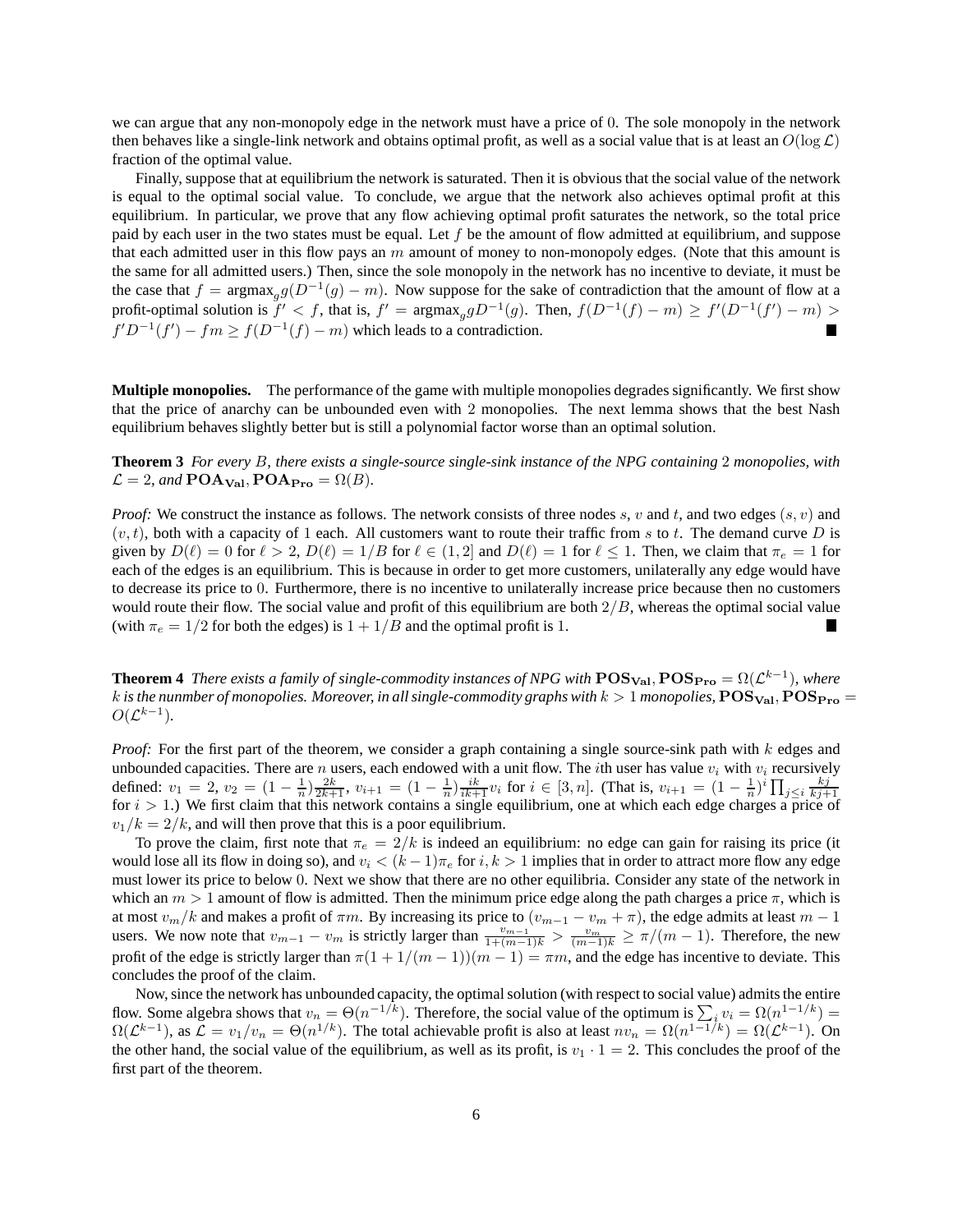For the second part, let  $\overline{D}$  denote the inverse-demand curve for the network, that is, for every x, an x amount of flow has value at least  $\overline{D}(x)$ . Without loss of generality,  $\overline{D}(0) = \mathcal{L}$ ,  $\overline{D}(F) = 1$ , where  $F = \mathbf{F}_{s,t}^{\text{tot}}$  is the total amount of flow (or the capacity of the network, whichever is lesser). Let  $x^* = \text{argmax}_{x \leq F} \{x^{1/k} \overline{D}(x)\}\)$ . We claim that the following is a Nash equilibrium: each monopoly charges a price of  $p^* = \overline{D}(x^*)/k$ , and each non-monopoly charges a price of 0. It is obvious that the non-monopolies do not gain anything from increasing their price. So, for the rest of the proof, we focus on the monopolies.

Suppose that a monopoly wants to deviate and change its price to  $p' = p^* - \overline{D}(x^*) + \overline{D}(x') \ge 0$ , for some  $x' \in [0, F]$ . Then, the total price of any source-sink path is  $\overline{D}(x')$ , and it is immediate that the total amount of flow admitted is no more than x'. Then, the profit of the monopoly goes from  $p^*x^*$  to at most  $p'x'$ . We can express the new profit in terms of the old one as follows:

$$
p'x' = \left(\frac{\overline{D}(x^*)}{k} - \overline{D}(x^*) + \overline{D}(x')\right)x' \le \frac{\overline{D}(x^*)x^*}{k}\left(\frac{x'}{x^*}(1-k) + k\left(\frac{x'}{x^*}\right)^{1-1/k}\right)
$$

Using the fact that  $(1+\epsilon)^{\alpha} < 1+\alpha\epsilon$  for all  $\epsilon > -1$  and for all  $\alpha \in (0,1)$ , we get  $(\frac{x'}{x^*})^{1-1/k} < 1+(1-1/k)(x'/x^*-1)$ . Therefore, the above expression becomes

$$
p'x' < \frac{\overline{D}(x^*)x^*}{k} \left(\frac{x'}{x^*}(1-k) + k + (k-1)\frac{x'}{x^*} - (k-1)\right) = p^*x^*
$$

This proves that the agent has no incentive to deviate. It remains to show that this equilibrium achieves good social welfare. First, note that  $\overline{D}(F)F^{1/k} \leq \overline{D}(x^*)(x^*)^{1/k}$ . Therefore,  $F \leq x^*(\overline{D}(x^*))^k$ . Likewise, for any  $y \in [0, F]$ ,  $\overline{D}(y) \le \overline{D}(x^*) (x^*/y)^{1/k}$ . So the total value of flow that is not admitted in the above equilibrium is

$$
\int_{y=x^*}^{y=F} \overline{D}(y) dy \le \int_{y=x^*}^{y=F} \overline{D}(x^*)(x^*/y)^{1/k} dy = \frac{\overline{D}(x^*)(x^*)^{1/k}}{(1-1/k)} (F^{1-1/k} - (x^*)^{1-1/k})
$$
  

$$
\le (1-1/k)^{-1} (\overline{D}(x^*)^k x^* - \overline{D}(x^*) x^*) < 2(\overline{D}(x^*))^k x^*
$$

So, the maximum social welfare achievable is strictly less than  $2(\overline{D}(x^*))^k x^*$  plus the social value of the above equilibrium, while the equilibrium achieves at least  $\overline{D}(x^*)x^*$ . The price of stability is therefore no more than  $2(\overline{D}(x^*))^{k-1} + 1 \leq 3\mathcal{L}^{k-1}$ . It is easy to see that the same bound holds for profit as well. П

### **4 Networks with multiple sources**

Next we study the NPG in graphs with more general traffic matrices. Specifically different users have different sources, but a common sink. We assume that the network is a DAG with a single sink, and focus on instances that contain no monopolies<sup>3</sup>. Theorem 1 already shows that the price of stability with respect to profit can be quite large in this case. The main question we address here is whether competition drives down prices and enables a near socially optimal equilibrium just as in the single-commodity case.

The results are surprisingly pessimistic. We find that there are networks that admit no pure equilibria. (To maintain flow, we defer the proofs of Theorems 5 and 6 to Section 4.1.)

**Theorem 5** *There exists a multi-source single-sink instance of the NPG with no monopolies that does not admit any pure Nash equilibria.*

In networks that admit pure equilibria, the price of stability for social value can be polynomial in  $\mathcal{L}$ . This can happen (Theorem 6 below) even when the network in question satisfies a certain strong-competition condition, specifically, (1) there is sufficient path-choice – from every node in the graph, there are at least two edge-disjoint paths to the sink, and (2) no edge dominates over a specific user in terms of the capacity available to that user – removing any single edge reduces the amount of traffic that any user or group of users can route by only a constant fraction. We therefore attempt to isolate conditions that lead to a high price of stability, and find two culprits:

<sup>&</sup>lt;sup>3</sup>We mainly give strong lower bounds on the price of stability. Naturally, the same bounds hold for instances containing monopolies.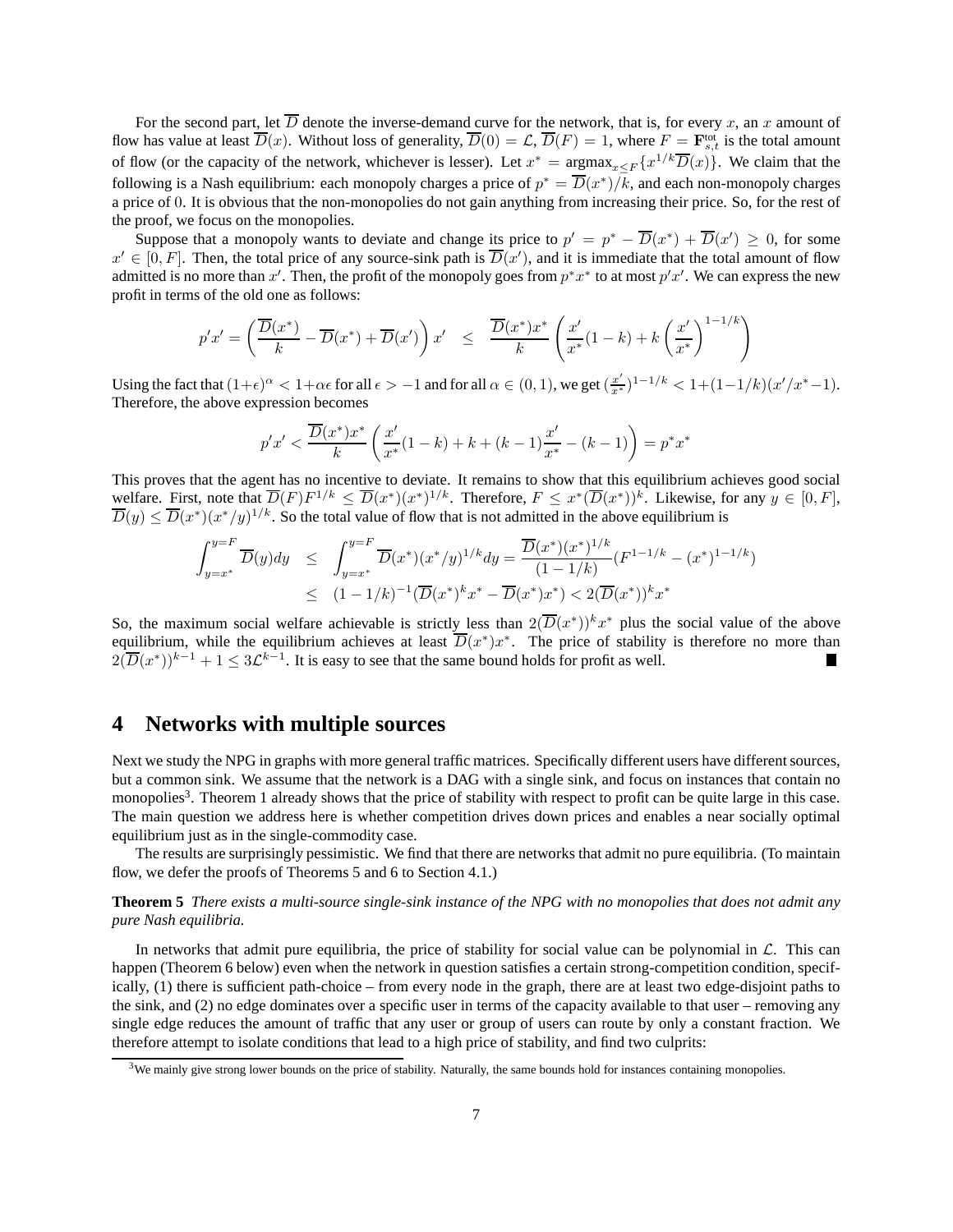- 1. Variations in demand curves across users—a very high value low traffic user can pre-empt a low value high traffic user.
- 2. Congestion in the network—congestion in one part of the network (owing to low capacity), can get "carried over" to a different part of the network (in the form of high prices) due to the ISPs' selfishness.

Each of these conditions by itself can cause the network to have a high price of stability.

**Theorem 6** *There exists a family of multiple-source single-sink instances satisfying strong competition and containing uniform demand such that*  $POS_{Val} = \Omega(poly \mathcal{L}, poly N)$ *, where* N *is the size of the network. There exists a family of multiple-source single-sink instances satisfying strong competition and with sparsity* 1 *such that*  $\textbf{POS}_{\textbf{Val}} = \Omega(\text{poly }\mathcal{L}, \text{poly }N).$ 

Here uniformity of demand and sparsity defined as follows.

**Definition 2** *An instance of the NPG* (G, D) *with multiple commodities and a single sink* t *is said to contain* uniform demand *if there exists a demand curve* D *such that for all nodes* s*, the demand curve* D(s,t) *is either identically zero, or equal to a scalar*  $F_{s,t}$  *times*  $D$ *.* 

**Definition 3** *Given a capacitated graph and a demand matrix, the sparsity of a cut in the graph with respect to the demand is the ratio of the total capacity of the cut to the total demand between all pairs* (s, t) *separated by the cut. The sparsity of the graph is the minimum of these sparsities over all cuts in the graph.*

Fortunately, in the absence of the two conditions given above, the network behaves well. In particular, we consider a certain class of DAGs called traffic-spreaders in which equilibria are guaranteed to exist, and show that when each user has an identical demand curve (in terms of the fraction of traffic with a certain value), but potentially different amounts of traffic, the price of stability with respect to the social value is at most  $1/\alpha$ , where  $\alpha$  is the sparsity of the network. We conjecture that this bound on the price of stability holds for all DAGs that admit pure equilibria.

**Definition 4** *A DAG with sink* t *is said to be a* traffic spreader *if for every node* v *in the graph, and every two distinct paths*  $P_1$  *and*  $P_2$  *from* v *to* t, any maximal common subpath of  $P_1$  and  $P_2$  is a prefix of both the paths. That is, once *the two paths*  $P_1$  *and*  $P_2$  "*diverge*" *they meet again only at the sink t.* 

The main theorem of this section bounds the  $\text{POS}_{\text{Val}}$  in traffic spreaders in terms of the sparsity of the underlying graph.

**Theorem 7** *Let* (G, D) *be a uniform-demand instance of the NPG where* G *is a traffic spreader and contains no monopolies, and all sources in the graph are leaves, that is, their in-degree is* 0*. Then* (G, D) *always admits a pure Nash equilibrium, and*  $\text{POS}_{\text{Val}} \leq 1/\alpha$ *, where*  $\alpha$  *is the sparsity of* G *with respect to*  $\mathcal{D}$ *.* 

We remark that the networks in the proof of Theorem 6 are traffic spreaders, whereas the one in the proof of Theorem 5 is not. Note also that for the above theorem, we do not require the instance to satisfy strong competition. This indicates that the amount of competition in the network has lesser influence on its performance compared to its traffic distribution.

*Proof of Theorem 7.* We begin with some notation. Given a graph G and a flow f in G satisfying capacity constraints,  $G[f]$  is the residual graph with capacities  $c'_e = c_e - f_e$ . For a graph  $G = (V, E)$ , set S of nodes, and set E' of edges, we use  $G \setminus S$  to denote  $(V \setminus S, E[V \setminus S])$ , and  $G \setminus E'$  to denote  $(V, E \setminus E')$ .

Given an instance  $(G, \mathcal{D})$ ,  $G = (V, E)$ , satisfying the conditions in the theorem, we construct an equilibrium using the algorithm below. Let  $F_v$  denote the total traffic at source v, and D be a demand curve defined such that  $\mathcal{D}_{v,t} = F_v D$  for all v. The algorithm crucially exploits the sparse-cut structure of the network. In particular, we use as subroutine a procedure for computing the maximum concurrent flow in a graph with some "mandatory" demand. We call this procedure MCFMD (for Maximum Concurrent Flow with Mandatory Demand).

The procedure MCFMD takes as input a DAG G with single sink t, a set of sources A with demands  $F_v$  at  $v \in A$ , and a set of mandatory-demand sources B with demands  $M_v$  at  $v \in B$ . The procedure returns a cut C and a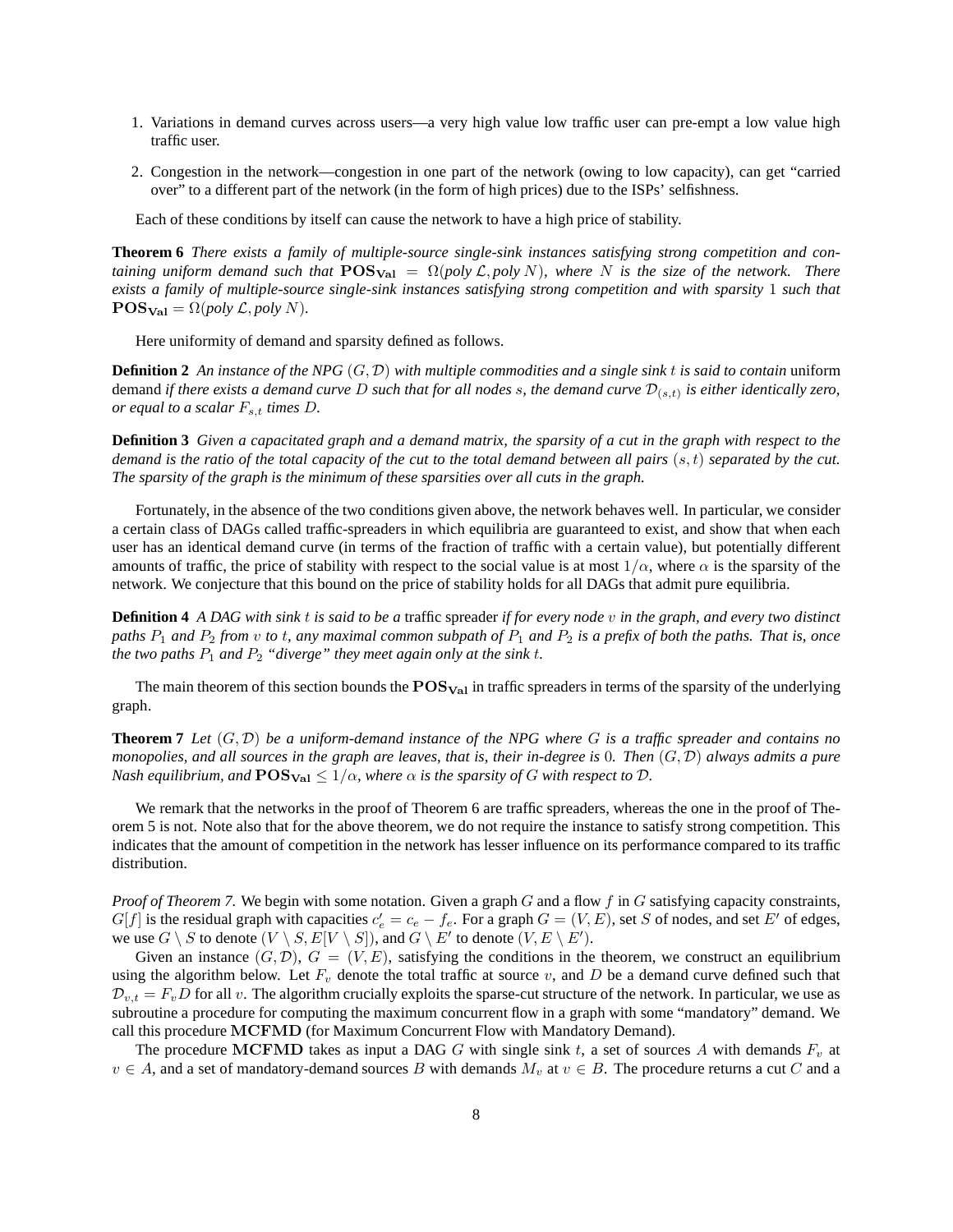flow f. Let  $V_C$  denote the set of nodes from which t is not reachable in  $G \setminus C$ . The cut C minimizes "sparsity with mandatory demand" defined as follows:

$$
\alpha_M(C) = \frac{\sum_{e \in C} c_e - \sum_{v \in B \cap V_C} M_v}{\sum_{v \in A \cap V_C} F_v}
$$

The flow f routes the entire demand  $M_v$  of sources  $v \in B$  to t, and routes an  $\alpha_M(C)$  fraction of every demand  $F_v$  at sources  $v \in A$  to t.

The next lemma asserts the correctness of this procedure. Specifically, it states that sparsity is equal to maximum concurrent flow in DAGs, even with mandatory demands, when the commodities share a common sink.

**Lemma 8** *Let*  $(G, A, B)$  *denote an instance for procedure* **MCFMD***, and*  $\alpha = \alpha_M(C)$  *be the sparsity of the cut* C *produced by the procedure, as defined above. Then, there exists a flow in* G *that satisfies all capacity constraints, routes an*  $M_v$  *amount of flow from every*  $v \in B$  *to t, routes an*  $\alpha F_v$  *amount of flow from every*  $v \in A$  *to t, and saturates the cut* C*.*

*Proof:* We begin by proving the lemma in the case of  $B = \emptyset$ . In this case, we are simply claiming that the sparsity of the sparsest cut in a DAG with a single common sink is equal to the maximum concurrent flow in the DAG. We first note that the maximum concurrent flow in the graph can be found by solving the program **LP3** (below left). The dual of this program (**LP4**, below right) is a relaxation of the sparsest cut problem on the same graph.



The lemma now follows from the claim that the integrality gap of the second program is 1. Let the value of the program be  $\alpha$ . To prove the claim, consider any optimal fractional solution to the dual program **LP4**, and interpret the  $\pi_e$  values as lengths on edges. Then,  $s_v$  denotes the shortest distance from v to t. Now, we modify the standard argument for the integrality gap of the mincut LP – pick  $\beta$  uniformly at random from the range [0, 1]. Let  $T_\beta$  denote the set of vertices whose shortest distance to t is less than  $\beta$ , and  $S_\beta$  denote the remaining vertices. The expected size of the cut  $(S_\beta, T_\beta)$  is no more than  $\alpha$ . On the other hand, the expected total demand separated,  $E_\beta[\sum_{v \in S_\beta} F_v]$ , is at least 1. Therefore, there exists a value  $\beta$  for which the integral cut ( $S_{\beta}$ ,  $T_{\beta}$ ) has sparsity no more than  $\alpha$ .

Finally, to prove the lemma for a general B, let  $\alpha = \alpha_M(C)$  as in the statement of the lemma, and consider the following instance of sparsest cut: we are given a graph G, and set of sources  $A \cup B$  with  $F_v$  for  $v \in A$  as defined in the original instance, and  $F_v = M_v/\alpha$  for  $v \in B$ . Then the sparsity of this new instance is at least  $\alpha$ . So, as argued above, there exists a flow in G for this new instance that routes an  $\alpha$  fraction of all the commodities in  $A \cup B$  and saturates the cut C. The flow satisfies all the requirements of the lemma. П

Armed with the procedure MCFMD, our algorithm for constructing an equilibrium is as follows. (Note that we do not care about computational efficiency here.)

1. Set  $G_1 = G$ ,  $V_1 = V$ ,  $C = \emptyset$ ,  $B_1 = \emptyset$ ,  $i = 1$ . Let  $A_1 = A$  be the set of all sources in the instance. Let f denote a partial flow in the graph at any instant; initialize  $f$  to 0 at each edge.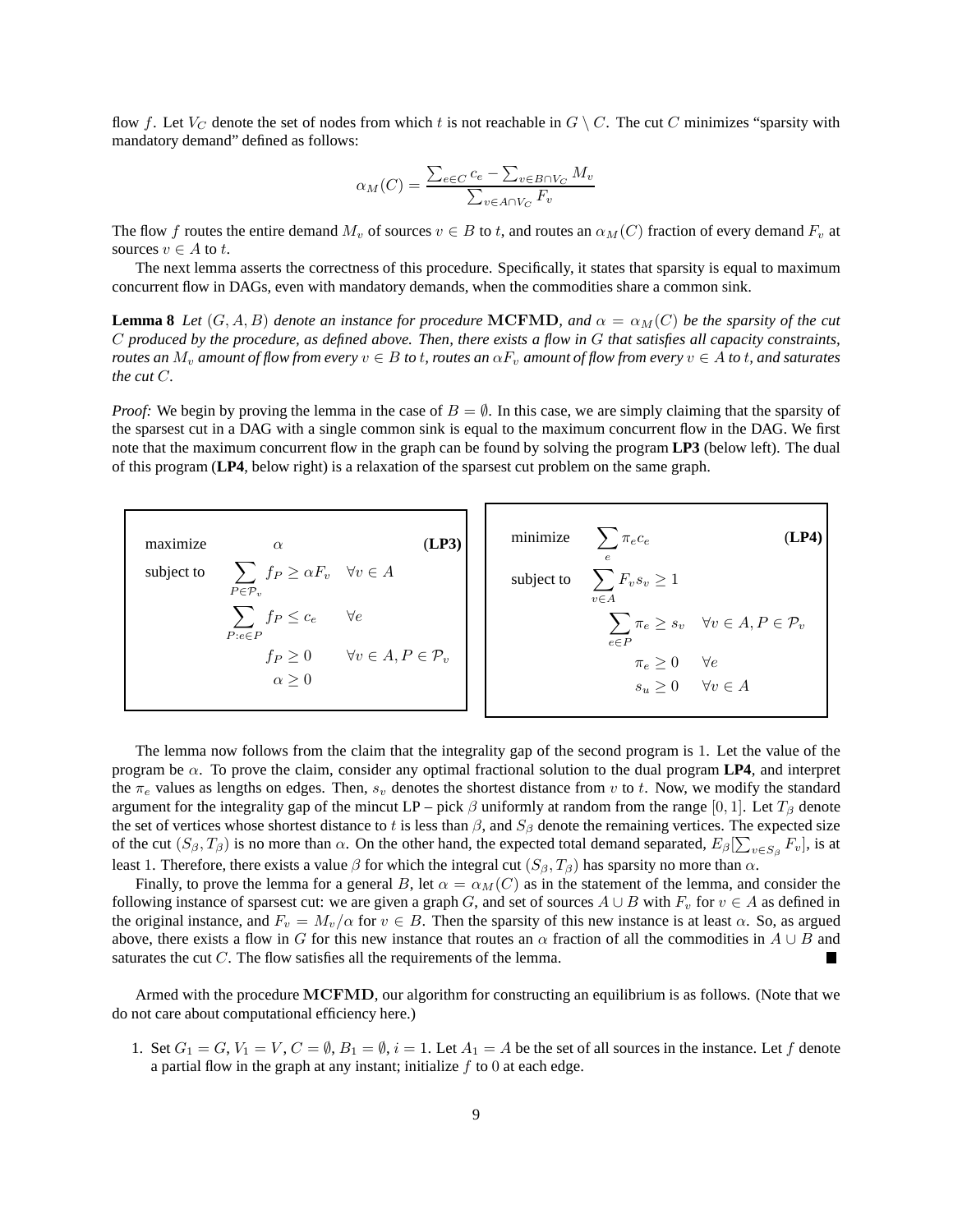- 2. Repeat until  $A_i$  is empty:
	- (a) Run the procedure MCFMD on  $G_i$  with demands  $A_i$  and mandatory demands  $B_i$ . Let  $C_i$  be the resulting cut and  $f'_i$  be the resulting flow. Let  $\alpha_i = \alpha_M(C_i)$ ,  $X_i = A_i \cap V_{C_i}$ ,  $Y_i = B_i \cap V_{C_i}$ , and  $C = C \cup C_i$ . Define  $V_{i+1}$  to be the set of nodes with paths to  $t$  in  $G \setminus C$ , and  $S_i$  to be the subset of  $V \setminus V_{i+1}$  reachable from  $X_i$  or  $Y_i$  in  $G$ .
	- (b) We now construct a partial flow from  $f'_i$  as follows. Let  $B' = \{v : \exists u \text{ with } (u \to v) \in C_i\}$ , and for all  $v \in B'$  let  $M_v = \sum_{u:(u \to v) \in C_i} c_{(u,v)}$ . Let  $f_i$  be a partial flow of amount  $\alpha_i F_v$  from each  $v \in X_i$ , and amount  $M_v$  from each  $v \in Y_i$  to  $B'$ , given by the prefices of some of the flow paths in  $f'_i$ . Let  $f = f + f_i$ ,  $A_{i+1} = A_i \setminus X_i$ , and  $B_{i+1} = (B \setminus Y_i) \cup B'$ . Set  $\ell_i = D^{-1}(\alpha_i)$ .
	- (c) Let  $G_{i+1} = G_i \setminus S_i$ ; repeat for  $i = i + 1$ .
- 3. Route all the flow from  $B_i$  to t in  $G_i$  satisfying capacity constraints. Call this flow  $f_i$ , and set  $f = f + f_i$ .
- 4. Assign a "height" to every node v in the graph as follows: if there exists an i such that  $v \in S_i$ , then  $h(v) =$  $\min_{i:v \in S_i} {\{\ell_i\}}$ ; if there is no such i, then  $h(v) = 0$ . Furthermore,  $h(t) = 0$  for the sink t.
- 5. For every edge  $e = (u \rightarrow v)$ , let  $\pi_e = \max\{h(u) h(v), 0\}$ .

Let I be the final value of the index i. Recall that  $V_I$  is the set of nodes that can reach t in  $G_I$ . We will show that  $(\pi, f)$ is a Nash equilibrium. This immediately implies the result, because as we argue below, f admits an  $\alpha_i \geq \alpha$  fraction of the most valuable traffic from all sources in  $X_i$ . We first state some facts regarding the heights  $h(v)$  and the flow f.

**Lemma 9** f is a valid flow and routes an  $\alpha_i$  fraction of the traffic from all  $v \in X_i$  to t. Furthermore, for every i,  $1 < i < I$ *, in the above construction,*  $\alpha_i \geq \alpha_{i-1}$ *, and*  $\alpha_1 > \alpha$ *, where*  $\alpha$  *is the sparsity of the graph* G*.* 

*Proof:* We prove by induction that for every  $i, \alpha_i \geq \alpha_{i-1}$ , and there exists a flow  $f'_i$  in  $G[f]$  that routes all the flow from  $B_i$  to t, and an  $\alpha_i$  fraction of the flow at each source in  $A_i$  to t. (Here  $f = \sum_{j \le i} f_j$ .) This immediately implies the result. When  $i = 1$ , we have  $f = 0$  and  $B_1 = \emptyset$ , and this statements holds because the sparsity of the graph is  $\alpha = \alpha_1$ . Consider some step i, and assume that the statement holds. We will now prove it for  $i + 1$ . Note that Lemma 8 implies that  $f_i'$  saturates the cut  $C_i$ . Now divide  $f_i'$  into two partial flows— $g_i^1$  that routes all demand from  $Y_i$ to B' and an  $\alpha_i$  fraction of the demand from  $X_i$  to B', and  $g_i^2 = g_i - g_i^1$ . Then,  $g_i^1$  is identical to  $f_i$ . Furthermore,  $g_i^2$ is a valid flow for the instance  $(G_{i+1}, A_{i+1}, B_{i+1})$  of the MCFMD, satisfies capacity constraints in  $G[f + g_i^1]$  and is a certificate of the fact that this instance has sparsity  $\alpha_{i+1} \geq \alpha_i$ . The existence of flow  $f'_{i+1}$  is now guaranteed by Lemma 8.

**Lemma 10**  $V(G_i) = V_i$  for all  $i \leq I$ , and  $h(v) = 0$  if and only if  $v \in V_I$ .

*Proof:* We prove the first part of the lemma by induction. The base case  $i = 1$  is trivial. For the inductive step, recall that  $V_{i+1} \subseteq V_i$ ,  $V(G_{i+1}) = V_i \setminus S_i$  and  $S_i \cap V_{i+1} = \emptyset$ . Note that every node  $v \in V_i$  must either be reachable from  $X_i \cup Y_i$  or be able to reach t in  $G_i \setminus C_i$ , otherwise the optimality of  $C_i$  for the instance  $(G_i, A_i, B_i)$  of MCFMD is contradicted. Therefore,  $V_i \subseteq S_i \cup V_{i+1}$ , and the claim follows.

For the second part of the lemma, note that  $v \in V_I$  immediately implies that for all  $i, v \notin S_i$ , therefore,  $h(v) = 0$ . On the other hand,  $h(v) = 0$  implies that there is no index i such that  $v \in S_i$  (because  $\ell_i > 0$  for all i). Therefore,  $v \in V_1$  and  $V_i = V_{i-1} \setminus S_{i-1}$  for all  $i > 1$ , implies that  $v \in V_i$  for all i. П

**Lemma 11** For every pair of nodes u and v with  $h(u)$ ,  $h(v) > 0$  such that there is a directed path from u to v in G,  $h(u) \geq h(v)$ .

*Proof:* We use the fact that for any  $i, j$  with  $j > i$ ,  $\alpha_i \leq \alpha_j$  (Lemma 9), and therefore,  $\ell_i \geq \ell_j$ . Consider the smallest index i with  $v \in S_i$ ; we claim that for all  $j > i$  with  $u \in S_j$ , we also have  $v \in S_j$ —for any such j, both u and v are absent from  $V_{j+1}$ , and if u is reachable from  $X_j$  or  $Y_j$  in G, so is v. Now let  $i_1 = \text{argmax}_i \{u \in S_i\}$  and  $i_2 = \text{argmax}_i \{v \in S_i\}.$  Then we have  $i_1 \leq i_2$ ,  $h(u) = \ell_{i_1}$  and  $h(v) = \ell_{i_2}$ , and therefore,  $h(v) \leq h(u)$ . П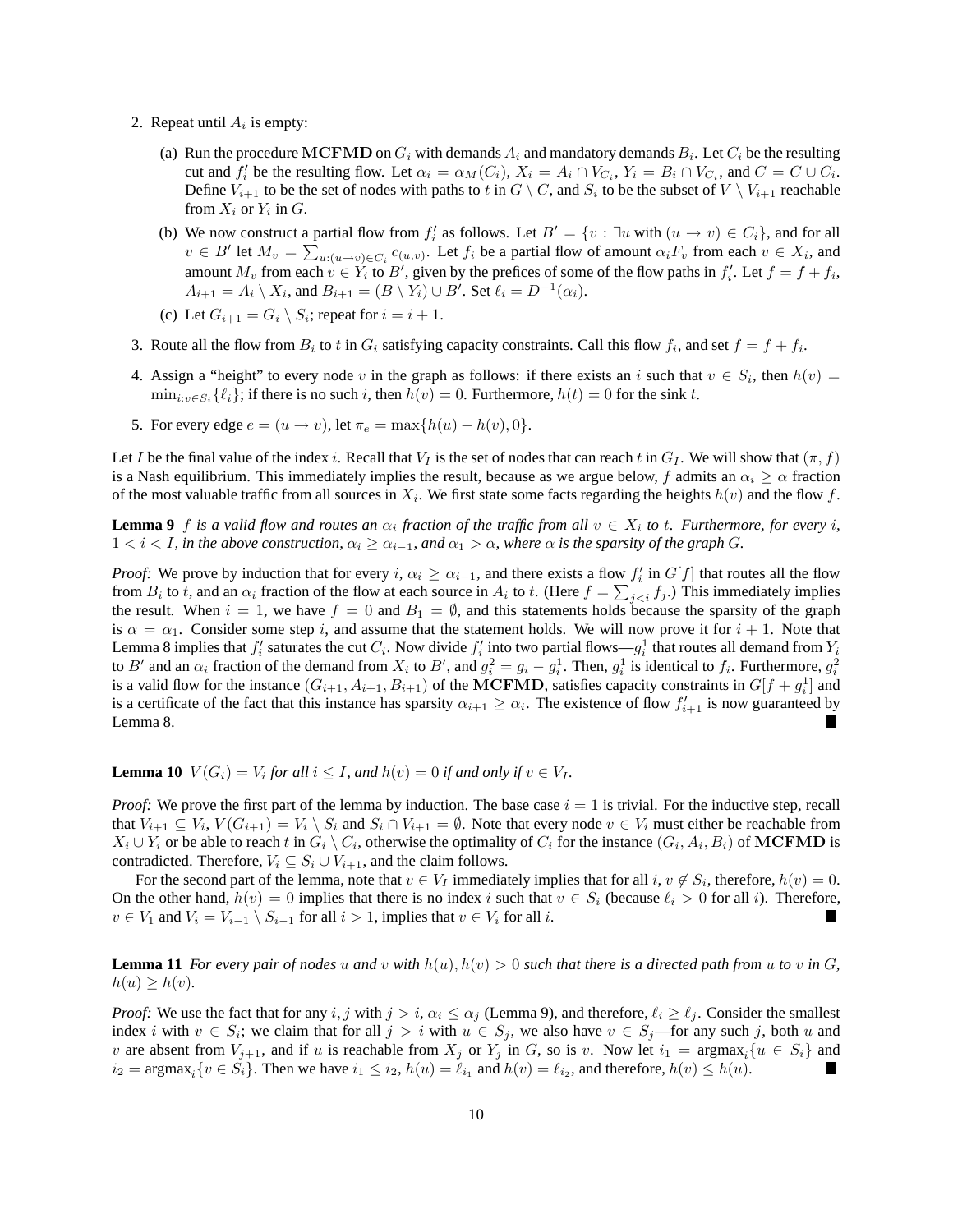The next lemma follows from noting that if v is a source, then the in-degree of v is 0, and therefore there is a unique j, namely  $j = i$ , such that  $v \in S_j$ .

**Lemma 12** *For any source v with*  $v \in X_i$ ,  $h(v) = \ell_i$ .

**Lemma 13** *For every node v with*  $h(v) > 0$ *, every path from v to t is fully saturated under the flow f.* 

*Proof:*  $h(v) > 0$  implies that v belongs to  $S_i$  for some index i. Therefore,  $v \notin V_{i+1}$  and the cut C separates v from t. The lemma follows by noting that the final flow  $f$  saturates  $C$ . П

**Lemma 14** For every source  $v$  with  $v \in X_i$ , every path from  $v$  to  $t$  has total price at least  $\ell_i$ . Furthermore, there exist *at least two edge-disjoint paths*  $P_1$  *and*  $P_2$  *from*  $v$  *to*  $t$  *such that*  $\sum_{e\in P_1}\pi_e=\sum_{e\in P_2}\pi_e=\ell_i.$ 

*Proof:* For the first part of the lemma, note that  $h(v) = \ell_i$  (by Lemma 12),  $h(t) = 0$ , and for every edge  $e = (x \rightarrow y)$ ,  $\pi_e \geq h(x) - h(y).$ 

Consider any two disjoint paths from v to t, say  $P_1$  and  $P_2$  (these clearly exist, as the network contains no monopolies). Let  $x_1$  and  $x_2$  be the closest points in  $V_I$  to v along these paths respectively. Let  $Q_{11}$  and  $Q_{12}$  denote the prefixes of  $P_1$  and  $P_2$  from v to  $x_1$  and  $x_2$  respectively. Note that t is reachable from  $x_1$  and  $x_2$  in  $G[V_1]$ ; let  $Q_{21}$  and  $Q_{22}$  denote any paths in  $G[V_I]$  from  $x_1$  and  $x_2$  to t respectively. These paths are clearly disjoint (as the network is traffic spreading). Now, consider the paths  $Q_1 = Q_{11} \cdot Q_{21}$  and  $Q_2 = Q_{12} \cdot Q_{22}$ , where "·" represents concatenation. Then,  $Q_1$  and  $Q_2$  are disjoint; the lengths of  $Q_{21}$  and  $Q_{22}$  are 0 under the metric  $\pi$ ; and, all nodes in  $Q_{11}$  and  $Q_{12}$ have non-zero heights, implying that the lengths of  $Q_{11}$  and  $Q_{12}$  are equal to  $h(v) - h(x_1) = h(v) - h(x_2) = \ell_i$ (using Lemma 11). These facts together imply the lemma.

**Lemma 15** Let P be a flow carrying path from some source  $v \in X_i$  to t. Then  $\sum_{e \in P} \pi_e = \ell_i$ .

*Proof:* Following the proof of the previous lemma, we only need to show that if u is the first node on path P such that when the algorithm terminates,  $u \in V_I$ , then all subsequent nodes on the path P are in  $V_I$ . Let u' be the node preceding u in P. Then the edge  $(u' \to u)$  belongs to some cut  $C_i$ , and  $u \in B_{i+1}$ . Then, since  $u \in V_I$ , it must be the case that  $u \in B_i$  for all  $j > i$ . This implies that the partial flow of amount  $M_u$  gets routed to t in the last step of the algorithm, and the flow only uses edges in  $G_I$ .

Finally, we claim that  $(\pi, f)$  is an equilibrium. First observe that we route an  $\alpha_i F_v$  amount of flow for every v in  $X_i$  (Lemma 9). Each chunk of traffic originating at v that gets routed has value at least  $D^{-1}(\alpha_i) = \ell_i$ . Therefore, Lemmas 14 and 15 imply that users follow best response. Next, consider any edge  $e = (u \rightarrow v)$ . Note that edge e has no incentive to increase its price – Lemma 14 ensures that all the traffic on this edge has an alternate path of equal total price; so by increasing its price, e risks losing all of its flow. Finally, if the edge has non-zero price, the edge stands to gain from lowering its price only if in doing so it can increase the traffic carried by it. Let e be the edge  $(u \to v)$  and C' be the mincut between u and t. Note that  $h(u) > 0$ . Lemma 13 implies that the cut C' is saturated. Suppose that e has non-zero residual capacity (i.e.  $e \notin C'$ ) and by lowering its price, the edge gains extra traffic without violating the capacity of the cut  $C'$ . This means that the extra traffic on  $e$  was previously getting routed along a path that crosses the cut  $C'$ , and furthermore shares a source with the edge  $e$ . This contradicts the fact that the network is a traffic spreader. Therefore, no edge has an incentive to deviate. This concludes the proof of the theorem.

#### **4.1 Multi-commodity networks with bad equilibria**

We now restate and prove Theorems 5 and 6.

**Theorem 5** *There exists a multi-source single-sink instance of the NPG with no monopolies that does not admit any pure Nash equilibria.*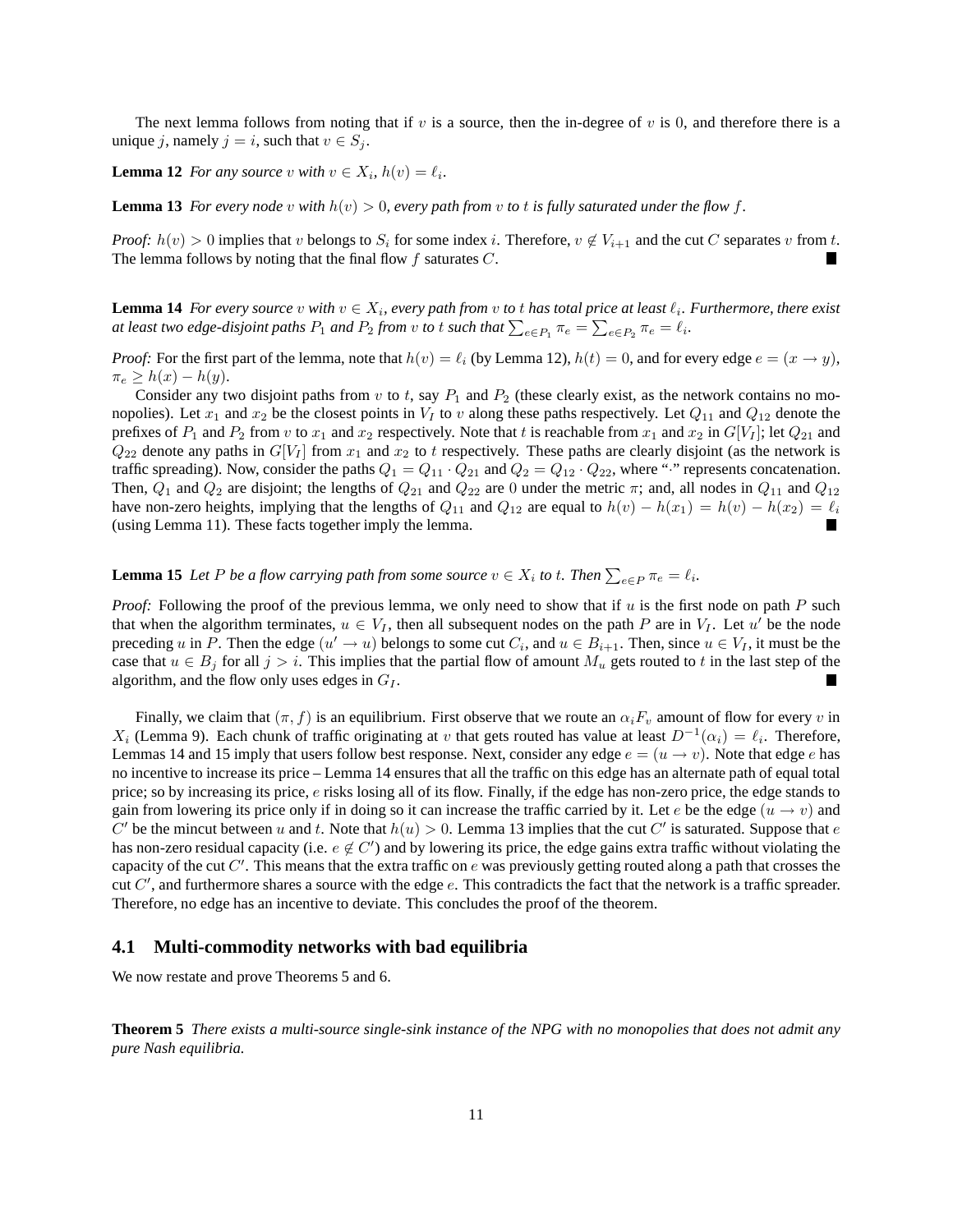*Proof:*Consider the example in Figure 1(a). The capacities on edges are as shown in the figure. All unlabeled edges have unbounded capacity. Let D denote the demand curve  $D(3) = 3$ ,  $D(2) = 5$ , and  $D(1) = 6$ . The proof is by case analysis. Consider any pure strategy equilibrium in this instance. Note first that the two edges from node 4 to node 2 must charge a price of zero—if not, then one of them can lower its price and gain all of the flow of the other. Second, the total price paid by all flow getting routed from source 4 must be at least 3, otherwise, one of the edges  $(4 \rightarrow 1)$  or  $(2 \rightarrow 1)$  is overloaded and is incentivized to raise its price. Now the basic idea is that the traffic from source 5 gets routed exclusively through node 3, and the edge  $(3 \rightarrow 1)$  faces no competition from the edge  $(2 \rightarrow 1)$ . This creates a virtual monopoly in edge  $(3 \rightarrow 1)$ . Let us now focus on the edges  $(3 \rightarrow 1)$  and  $(6 \rightarrow 1)$ . Let the price charged by the former in equilibrium be x and that charged by the latter be y. Note that  $x, y \le 3$ . For the rest of the proof for simplicity of exposition, we assume that the edges  $(6 \rightarrow 3)$  and  $(5 \rightarrow 3)$  charge a price of 0 each, although the same argument holds even without this assumption. Suppose first that  $x > y$ . Then all the flow originating at 6 uses the edge (6  $\rightarrow$  1). Given the low capacity of this edge, the edge charges a price of at least 3, contradicting  $x > y$ . Next, suppose that  $x < y$ . Then  $(6 \rightarrow 1)$  carries no flow, and either  $y = 0$  (contradicting  $x < y$ ), or the edge has incentive to deviate and lower its price. Finally, suppose that  $x = y$ . Then if x and y are larger than 1, then one of the two edges  $(3 \rightarrow 1)$  and  $(6 \rightarrow 1)$  has non-zero residual capacity, and is incentivized to raise its price and steal the other's flow. Otherwise,  $x = y = 1$ , but in this case  $(3 \rightarrow 1)$  has an incentive to raise its price to 2, and obtain a profit of 20 instead of 18. П



Figure 1: (a) Instance with no pure Nash equilibrium; (b) Instance with high price of stability

**Theorem 6** *There exists a family of multiple-source single-sink instances satisfying strong competition and containing uniform demand such that*  $POS_{Val} = \Omega(poly \mathcal{L}, poly N)$ *, where* N *is the size of the network. There exists a family of multiple-source single-sink instances satisfying strong competition and with sparsity* 1 *such that*  $\textbf{POS}_{\textbf{Val}} = \Omega(\text{poly }\mathcal{L}, \text{poly }N).$ 

*Proof:*For the first part of the theorem, the family of examples, parameterized by integers n and  $k, 1 \leq k \leq n$ , is given in Figure 1(b). The network has  $N = \Theta(n^2 k)$  nodes. Each edge in the network has capacity n. Let D denote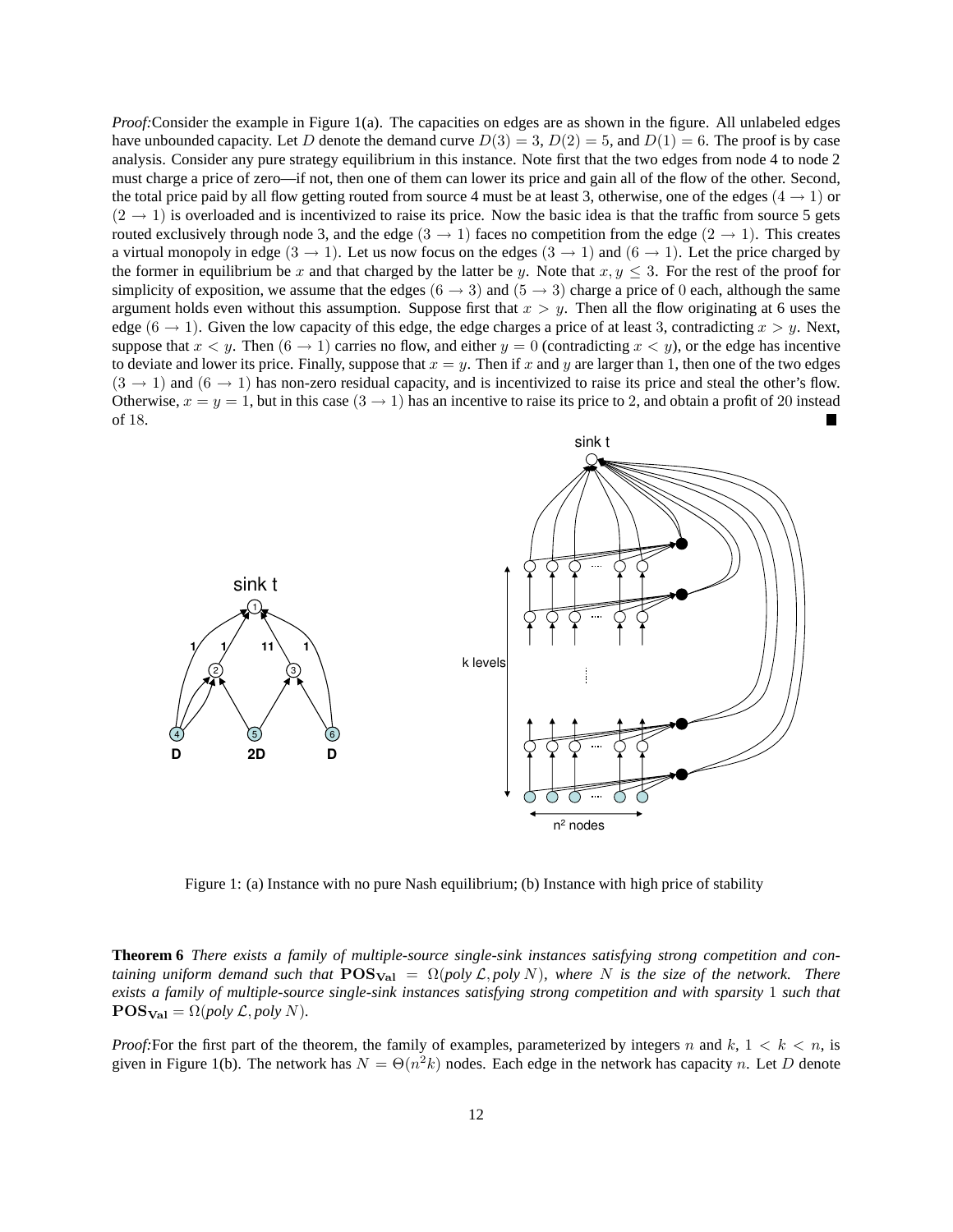the demand curve used in the proof of Theorem 4, that is, there are  $n$  consumers, each with a unit amount of traffic, and the *i*th user endowed with value  $v_i = (1 - 1/n)^{i-1} \prod_{j < i} \frac{jk}{jk+1}$  for  $i > 1$  and  $v_1 = 2$ . There are  $n^2 + k$  different sources. The demand at each light-colored node in the graph (the  $n^2$  nodes at the lowest level) is given by D, while the demand at each dark-colored node (the k nodes to the right) is given by  $2nD$ . It is immediate that the instance satisfies strong competition and contains uniform demand.

Let us consider an arbitrary equilibrium in this instance. The traffic at each dark-colored nodes faces congestion – at most a  $2n$  amount of flow can be admitted from each of these source. Therefore, the price charged by the edges going from these sources to the sink is at least  $D^{-1}(1) = 2$ . This means that for the traffic at any light-colored node, the path of choice is the  $k$ -hop path that goes through each of the k levels in the network, and then to the sink. Each such path then behaves as a network of k monopolies and the results of theorem 4 apply. In particular, any equilibrium admits a total value of  $2n^2 + 4nk = O(n^2)$  for  $k < n$ , whereas the social optimal solution admits a total value of  $\Omega(n^2n^{1-1/k} + 4nk) = \Omega(n^{3-1/k})$ . Noting that  $\mathcal{L} = \Theta(n^{1/k})$ , the price of stability is  $\Omega(n^{1-1/k}) = \Omega(\mathcal{L}^{k-1})$ .

For the second part of the theorem, the family of examples is obtained by modifying the one used previously in the following way: the demand at every dark-colored node now consists of a  $2n$  amount of flow with value 2 (see Figure 1(b)). The equilibria and optimal solutions in the two cases remain the same. However, note that the sparsity in the new instances is 1 (all the flow is admitted in the optimal solution).

### **5 Discussion and Open Questions**

In addition to the obvious questions that remain unresolved (e.g. extending Theorem 7 to all instances that admit pure equilibria), we now discuss a few extensions and open problems related to this work.

1. **Multi-parameter users and QoS-based pricing.** In the context of pricing mechanisms for the Internet, one weakness of our work is that it does not take into account quality of service requirements of the users. For example, users may attach different values with different paths. These may be manifested as the differences in preferences consumers may have over different source-sink paths. How does market efficiency and profit depend on the network and traffic structure in this multi-parameter case? One simple way of modeling these preferences is to associate a global QoS parameter with each edge, which assigns an additional per-unit-flow cost to the edge. Several of our results carry over to this setting in a straightforward manner. Notably, Theorem 7 is not necessarily true in this setting. It would be interesting to determine conditions under which the price of stability is small in this new model.

More generally, different users may attach different costs with the paths. For example, real-time video traffic may prefer a low-jitter path, whereas file transfers may prefer a high bandwidth path. In this setting, in order for the equilibria of the game to behave nicely, we would require a stronger guarantee on competition, namely that no single edge dominates any specific kind of quality of service.

- 2. **Seller costs.** In a network setting, the marginal costs to sellers for admitting a larger flow are negligible (subject to capacity constraints). In a general two-sided market, sellers may have costs associated with each additional copy of the item that they sell. Again this would modify seller behavior and may lead to better or worse equilibria in the game.
- 3. **Cournot competition.** As mentioned earlier, an alternate model of competition in two-sided markets is for the sellers to commit to producing (or making available in the market) certain quantities of their product, and then allow market forces to determine the demand and prices. This two-stage game is known as "Cournot competition". A natural question is whether Cournot competition leads to better or worse equilibria compared to Bertrand competition (where sellers commit to prices). Unfortunately, in the case of combinatorial markets, this question is ill posed—in some instances, given the strategies of sellers (the quantities that they commit to), many different sets of prices can arise in the second stage of the game. Whether or not a seller is playing a best response depends on the expected outcome of the second stage. One such instance is a network containing a single source-sink pair, with a single path of length two between the source and the sink. Then, once the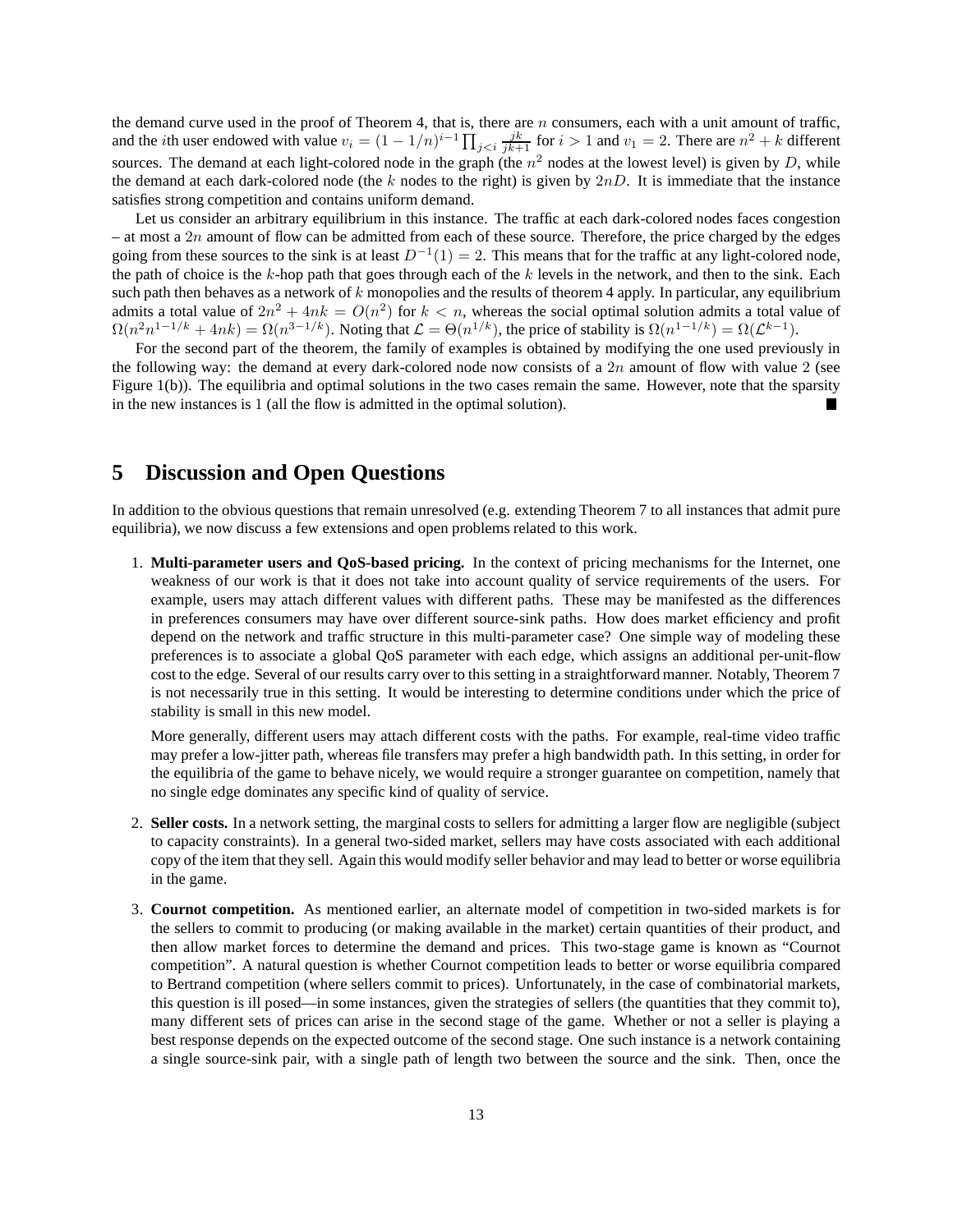capacities of the two links are determined in the first stage of the game, the total price to be paid by the consumers is uniquely determined; however this price may be split across the two edges in the path in an arbitrary way.

What properties do the equilibria satisfy in instances for which the second stage of the game has a unique solution? One specific class of such instances is single-source single-sink networks with  $k$  parallel links. In this case, the prices of anarchy and stability with respect to social value can be as large as  $\log \mathcal{L}/k$ , but no larger. With respect to profit, the two ratios can be arbitrarily large. We omit the details. Is it possible to define canonical solutions to the second stage of the game such that equilibria in the Cournot game (for some class of instances) are better behaved than those in the Bertrand game?

4. **Market evolution and investment.** An important aspect of studying any market is to determine how the market evolves over time. This is especially interesting in the context of the Internet which has and will continue to evolve in a distributed fashion motivated by economic considerations. Under what conditions do existing ISPs have incentive to invest in more bandwidth?

As the network evolves, we may expect monopolies to turn into oligopolies, thereby leading to an improvement in social value. Alternately, the price of stability for profit may be high enough in highly competitive markets so as to deter entry of new ISPs (and thereby hurt social value in the long term). Likewise, under what conditions do existing ISPs have incentive to invest in more bandwidth? Weintraub et al. [16] recently studied these questions in the context of latency-based network pricing games.

## **Acknowledgements**

We are grateful to Aditya Akella, Suman Banerjee, and Cristian Estan for bringing to our notice their recent work on a system for QoS-based pricing in the Internet [5], which motivated the network pricing game we study in this paper.

### **References**

- [1] D. Acemoglu and A. Ozdaglar. Competition and efficiency in congested markets. *Mathematics of Operations Research*, 32(1):1–31, 2007.
- [2] D. Acemoglu and A. Ozdaglar. Competition in parallel-serial networks. *IEEE Journal on Selected Areas in Communications, special issue on Non-cooperative Behavior in Networking*, 25(6):1180–1192, 2007.
- [3] E. Anshelevich, B. Shepherd, and G. Wilfong. Strategic network formation through peering and service agreements. In *Proc. 47th IEEE Symp. Foundations of Computer Science*, 2006.
- [4] R. Cole, Y. Dodis, and T. Roughgarden. Pricing network edges for heterogeneous selfish users. In *Proc. 34th ACM Symp. Theory of Computing*, 2003.
- [5] C. Estan, A. Akella, and S. Banerjee. Achieving good end-to-end service using bill-pay. In *HOTNETS-V*, 2006.
- [6] L. Fleischer, K. Jain, and M. Mahdian. Tolls for heterogeneous selfish users in multicommodity networks and generalized congestion games. In *Proc. 45th IEEE Symp. Foundations of Computer Science*, pages 277–285, 2004.
- [7] R. J. Gibbens and F. P. Kelly. Resource pricing and the evolution of congestion control. *Automatica*, 35(12):1969– 1985, 1999.
- [8] A. Hayrapetyan, É. Tardos, and T. Wexler. A network pricing game for selfish traffic. In *Proc. Symp. Principles of distributed Computing*, pages 284–291, 2005.
- [9] J. Mackie-Mason and H. Varian. Pricing congestible network resources. *IEEE J. Selected Areas Commun.*, 13(7):1141–1149, 1995.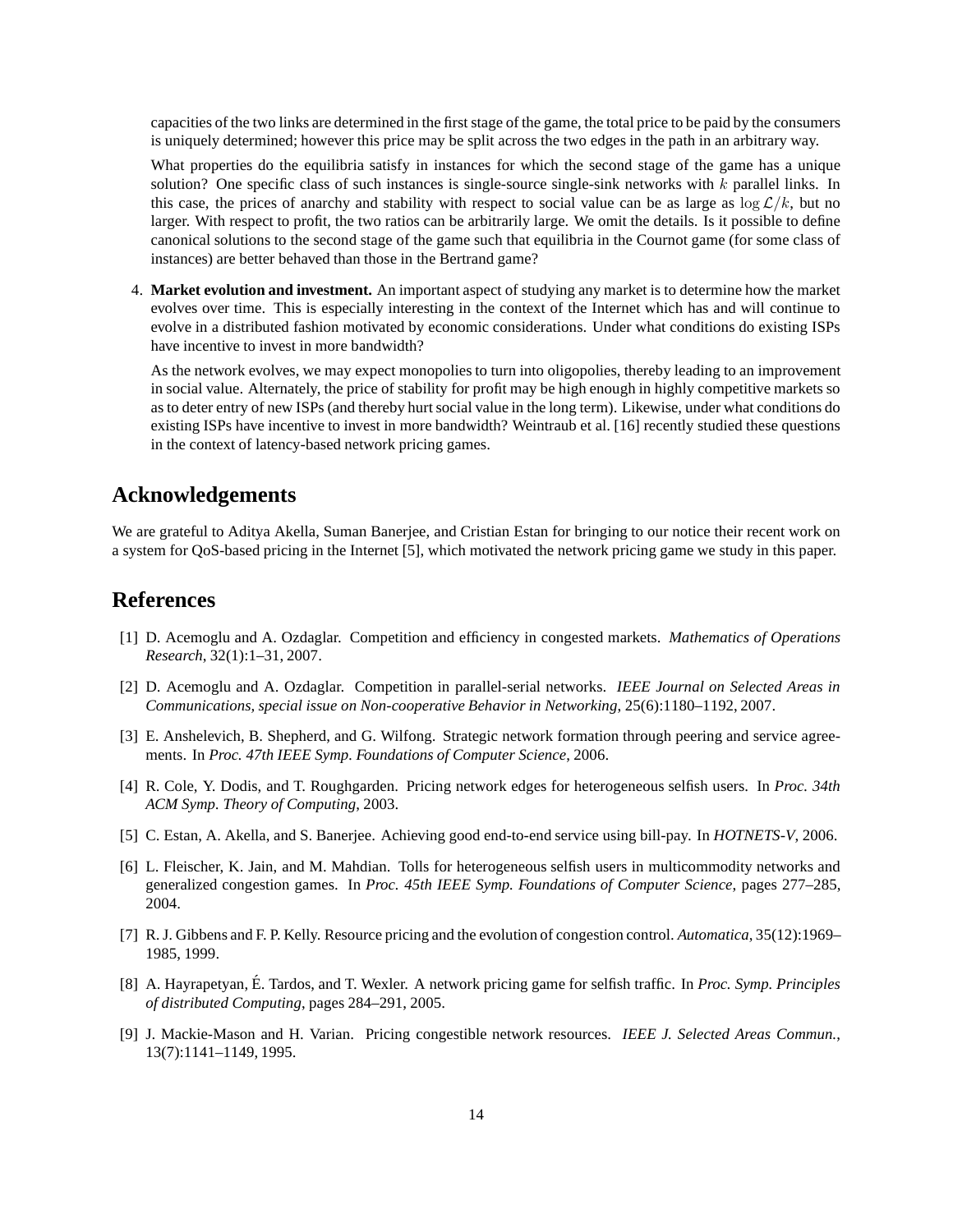- [10] A. Mas-Colell, M. D. Whinston, and J. R. Green. *Microeconomic Theory*. Oxford, 1995.
- [11] A. Odlyzko. Paris metro pricing for the internet. In *Proc. 1st ACM Conf. Electronic Commerce*, pages 140–147, 1999.
- [12] A. Ozdaglar and R. Srikant. Incentives and pricing in communication networks. In *Algorithmic Game Theory*. Cambridge Press, 2007.
- [13] T. Roughgarden and É. Tardos. Introduction to the inefficiency of equilibria. In N. Nisan, T. Roughgarden, É. Tardos, and V. V. Vazirani, editors, *Algorithmic Game Theory*, chapter 17, pages 443–459. Cambridge University Press, 2007.
- [14] A. M. Spence. Entry, capacity, investment and oligopolistic pricing. *The Bell Journal of Economics*, 8(2):534– 544, 1977.
- [15] K. Srinivasan. Multiple market entry, cost signalling and entry deterrence. *Management Science*, 37(12):1539– 1555, 1991.
- [16] G. Y. Weintraub, R. Johari, and B. Van Roy. Investment and market structure in industries with congestion. Unpublished manuscript, 2007.

### **A Altruistic ISPs and the optimal social value**

Does inefficiency arise in network pricing games due to the selfishness of the ISPs, or the selfishness of the users, or both? In order to answer this question and better understand the game, in this section we consider a version of the game in which ISPs are altruistic, and try to achieve good social efficiency (albeit without centralized collaboration). In particular, each ISP commits to a price  $\pi_e$ , and tries to maximize the amount of traffic it carries subject to capacity constraints—the ISP's utility from carrying an  $f_e$  amount of traffic is  $f_e$  when  $f_e \leq c_e$  and 0 otherwise. Prices on edges are set according to market supply and demand of bandwidth. We use the superscript  $A$  to denote the price of anarchy and stability in this version of the game.

In this section we assume that demand curves are step functions with a finite number of steps. Further, to simplify exposition, we assume that the instance contains a finite number of users, each with a unit amount of flow and uniform value. (The two assumptions are equivalent.) We first characterize the optimal solution to a network pricing game with respect to social value. Then the following linear program computes the optimum:

maximize  
\nsubject to  
\n
$$
\sum_{u} \ell_{u} \sum_{P \in \mathcal{P}_{u}} f_{P}
$$
\n
$$
\sum_{P \in \mathcal{P}_{u}} f_{P} \le 1 \qquad \forall u
$$
\n
$$
\sum_{P : e \in P} f_{P} \le c_{e} \qquad \forall e
$$
\n
$$
f_{P} \ge 0 \qquad \forall u, P \in \mathcal{P}_{u}
$$
\n(LP1)

Here u indexes users, and  $\mathcal{P}_u$  denotes the set of source-sink paths available to user u, and  $\ell_u$  denotes the user's per-unit value. The dual to this program defines prices supporing the optimal solution:

minimize  
\nsubject to  
\n
$$
\sum_{e} \pi_{e} c_{e} + \sum_{u} s_{u}
$$
\n
$$
\sum_{e \in P} \pi_{e} \ge \ell_{u} - s_{u}
$$
\n
$$
\pi_{e} \ge 0
$$
\n
$$
s_{u} \ge 0
$$
\n
$$
\forall u, P \in \mathcal{P}_{u}
$$
\n
$$
\forall e
$$
\n
$$
s_{u} \ge 0
$$
\n
$$
\forall u
$$
\n(LP2)